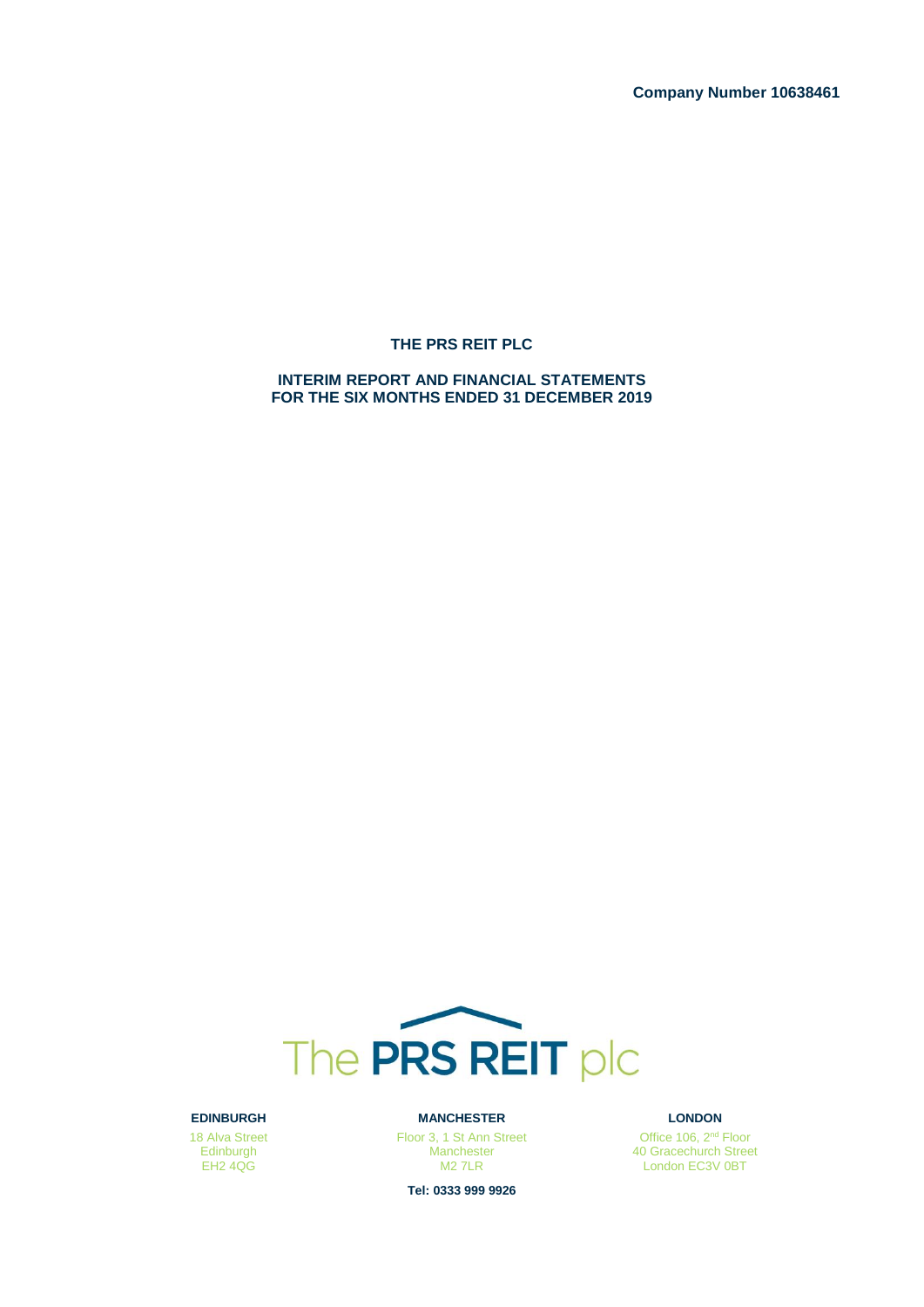# **INTERIM REPORT AND FINANCIAL STATEMENTS**

| <b>CONTENTS</b>                                          | <b>PAGE</b>    |
|----------------------------------------------------------|----------------|
| <b>HIGHLIGHTS</b>                                        | 2              |
| CHAIRMAN'S STATEMENT                                     | $\overline{4}$ |
| INVESTMENT ADVISER'S REPORT                              | $\overline{7}$ |
| <b>DEFINITIONS</b>                                       | 13             |
| <b>DIRECTORS</b>                                         | 14             |
| <b>ADVISERS</b>                                          | 15             |
| CONDENSED CONSOLIDATED STATEMENT OF COMPREHENSIVE INCOME | 16             |
| CONDENSED CONSOLIDATED STATEMENT OF FINANCIAL POSITION   | 17             |
| CONDENSED CONSOLIDATED STATEMENT OF CHANGES IN EQUITY    | 18             |
| CONDENSED CONSOLIDATED STATEMENT OF CASH FLOWS           | 19             |
| NOTES TO THE FINANCIAL STATEMENTS                        | 20             |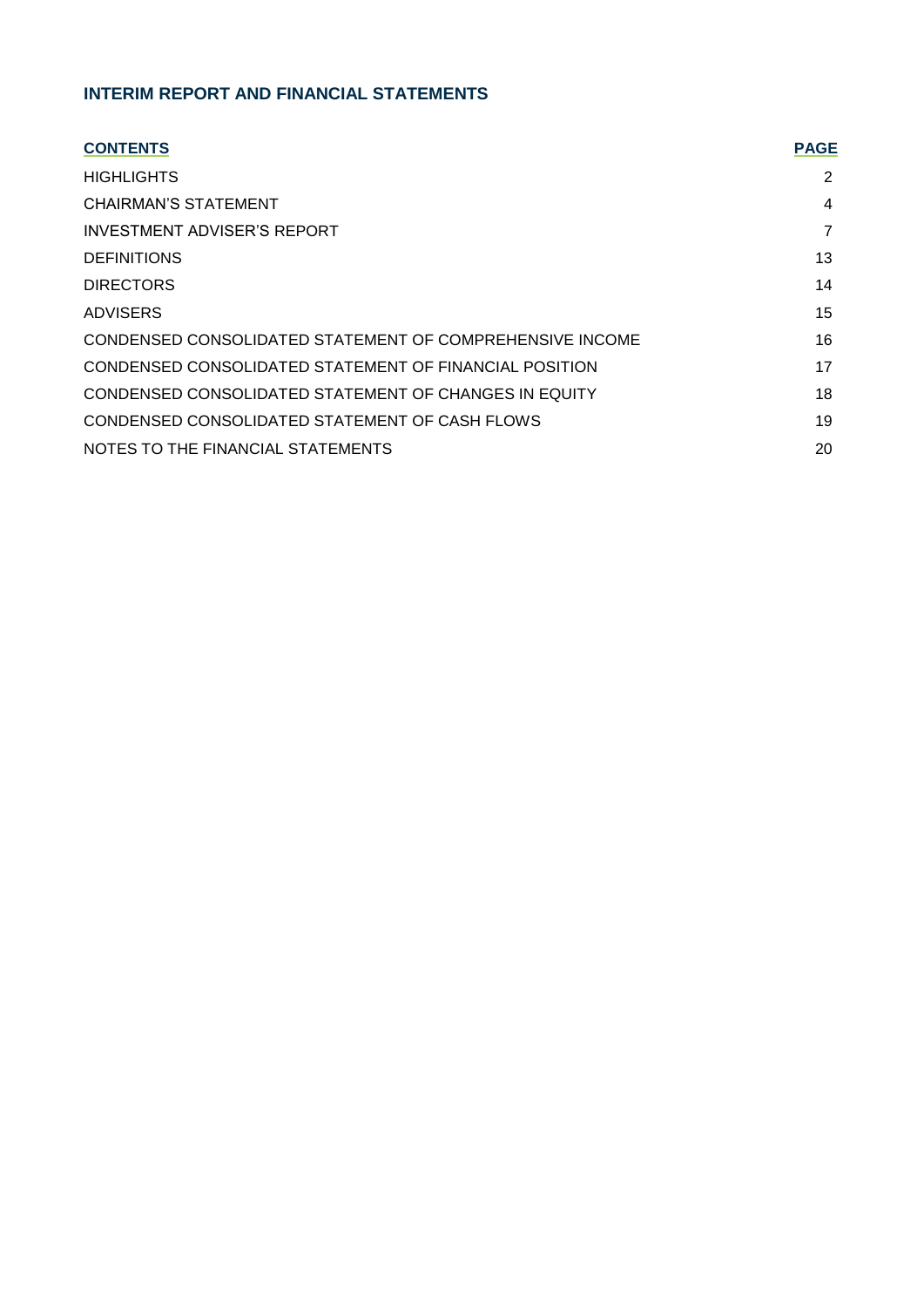## <span id="page-2-0"></span>**HIGHLIGHTS**

## **Coronavirus Update**

- While there is considerable uncertainty as a result of the coronavirus pandemic, the Board believes that the Company is well positioned in the face of the crisis
	- delivery model substantially mitigates risk
	- balance sheet is robust
	- gearing is low at c.21% and there is considerable headroom on committed bank facilities
	- scale and geographic spread of portfolio of family homes reduces risk
	- cost base is covered by net rental income
- Dividends of 1.0p per ordinary share were paid for each of Q1 and Q2. The interim dividend in respect of Q3 will be deferred for review in Q4 when the outlook is likely to be clearer

### **H1 Trading Summary**

- 444 new rental homes were completed in H1, taking completed homes to 1,617 at period end, up 109% from a year ago and up 38% on H2 2019
- Annualised rental income up to £14.9m at period end, a 113% rise year-on-year, reflecting increased rate of completions and lettings
- Completed assets performed well rents 2% above budget, confirming strong underlying demand
	- 600 homes let or reserved between 1 January and 27 March 2020

### **Financial**

|                                                  | H1 2020           |                  | H1 2019 | Change |
|--------------------------------------------------|-------------------|------------------|---------|--------|
| Rental income (gross)                            | £5.6m             |                  | £2.3m   | +143%  |
| Profit from operations                           | £12.4m            |                  | £7.3m   | $+70%$ |
| Profit before tax                                | £11.0m            |                  | £7.5m   | $+47%$ |
| Basic earnings per share                         | 2.2p              |                  | 1.5p    | $+47%$ |
| Net assets at 31 December                        | £470.4m           |                  | £477.2m | - 1%   |
| IFRS and EPRA NAV per share at 31 December       | 95.0 <sub>p</sub> |                  | 96.3p   |        |
|                                                  | (after dividends  | (after dividends |         |        |
|                                                  | of 11.0p paid)    | of 6.0p paid)    |         |        |
| <b>Housing Delivery</b>                          |                   |                  |         |        |
|                                                  | At 31             | At 31            |         |        |
|                                                  | <b>December</b>   | December         | Change  |        |
|                                                  | 2019              | 2018             | %       |        |
| <b>Completed homes</b>                           |                   |                  |         |        |
| Number of completed PRS units                    | 1,617             | 775              | +109%   |        |
| Estimated rental value ("ERV") per annum         | £14.9m            | £7.0m            | $+113%$ |        |
| <b>Contracted homes</b>                          |                   |                  |         |        |
| Total number of contracted homes                 | 3,328             | 2,800            | $+19%$  |        |
| ERV per annum                                    | £32.7m            | £26.2m           | $+25%$  |        |
| Total number of sites (completed and contracted) | 62                | 43               | $+44%$  |        |
| Number of completed and contracted units         | 4,945             | 3,575            | 38%     |        |
| Gross development cost ("GDC")                   | £771m             | £530m            | 45%     |        |
| ERV per annum                                    | £47.6m            | £33.2m           | 43%     |        |
| Uplift on development cost to market value,      |                   |                  |         |        |
| subject to vacant possession (MV-VP)             | 15.4%             | n/a              |         |        |
|                                                  |                   |                  |         |        |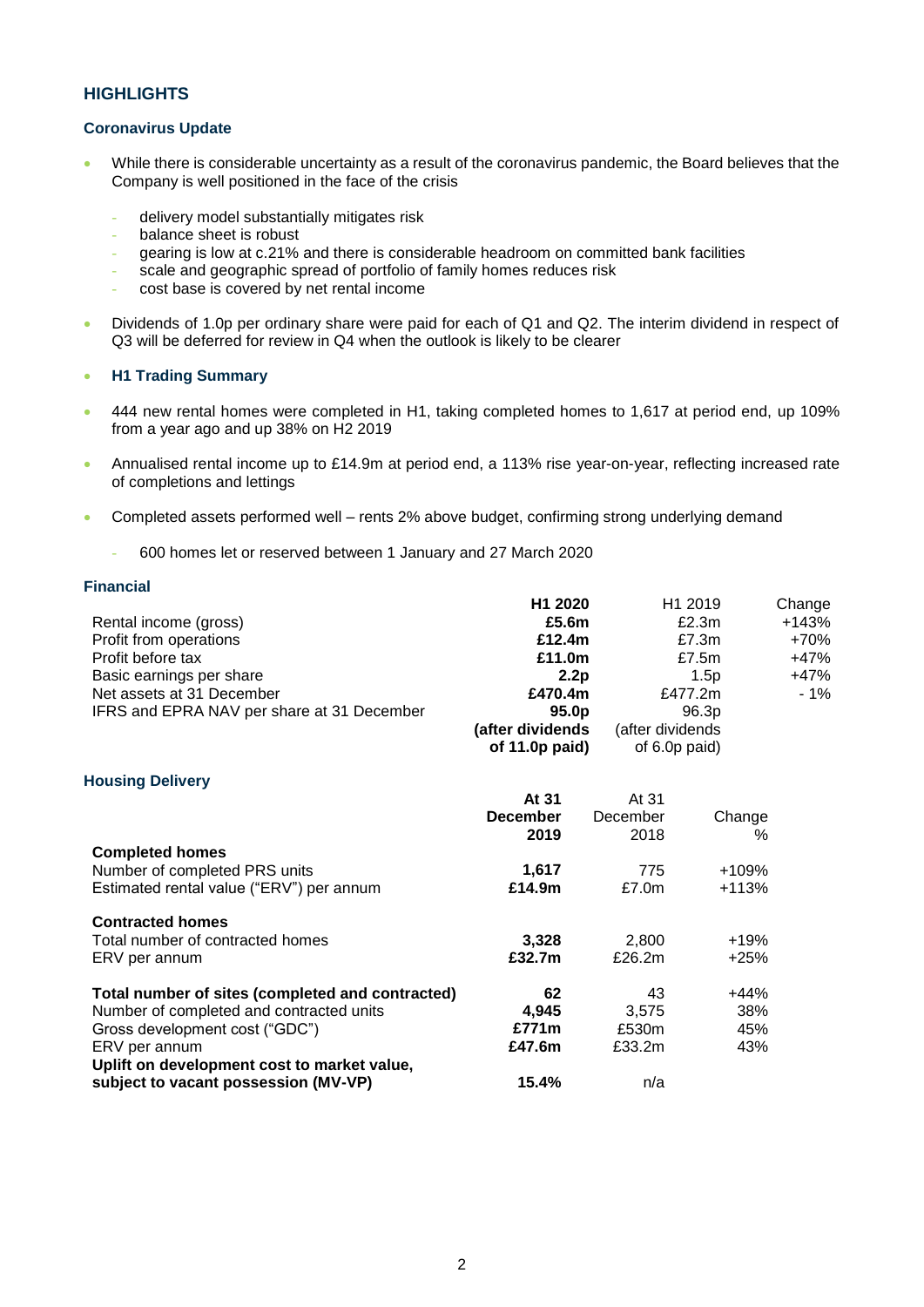## **HIGHLIGHTS**

## **Outlook**

- Full deployment of balance of funding, approximately £75m, has been strategically deferred pending assessment of opportunities, particularly for acquiring completed assets
- At 27 March 2020, the completed homes total had risen to 1,947 and c.3,000 homes were underway together nearly 5,000 family homes once fully completed
	- 1,675 homes are let, generating £15.4m annualised rental income
- In response to the coronavirus crisis, construction work on all sites has recently been temporarily suspended. Given the Company's delivery model, which includes fixed price contracts, there is little adverse cash flow implication for the Company during this period of suspension
- Family rental housing market in the UK remains critically undersupplied. The trend underpins the Company's long term growth prospects
- Strong Central and Local Government support, including from Homes England

## **Steve Smith, Non-Executive Chairman, said:**

*"While the coronavirus pandemic has created significant uncertainty in every walk of life, we believe that our business is resilient. Our delivery model and processes substantially mitigate the Company's exposure to construction and other operational risks, and we have a robust balance sheet and low gearing, which are unaffected by a pause in construction activity. Our customer base is diversified and the underlying demand for good quality rental housing is strong.* 

*"Our priority is the welfare of our colleagues, tenants and communities, and this remains our focus as we continue to adapt to the changing conditions created by the coronavirus.* 

*"We have added 444 new family rental homes in the first half of this financial year and a further 330 since then, taking the PRS REIT's portfolio to 1,947 completed homes across the regions of England. We are targeting around 5,300 properties once the balance of the Company's existing funds is fully deployed. Our deployment approach has now strategically shifted to focus on the acquisition of completed assets.* 

*"In light of the coronavirus situation, a decision regarding the payment of a dividend in respect of the third quarter*  will now be taken in the fourth quarter of the current financial year, when the outlook is likely to be clearer.

*"Despite the current macro uncertainty, we continue to view long-term prospects with confidence as we meet the critical need for quality family houses in the UK."*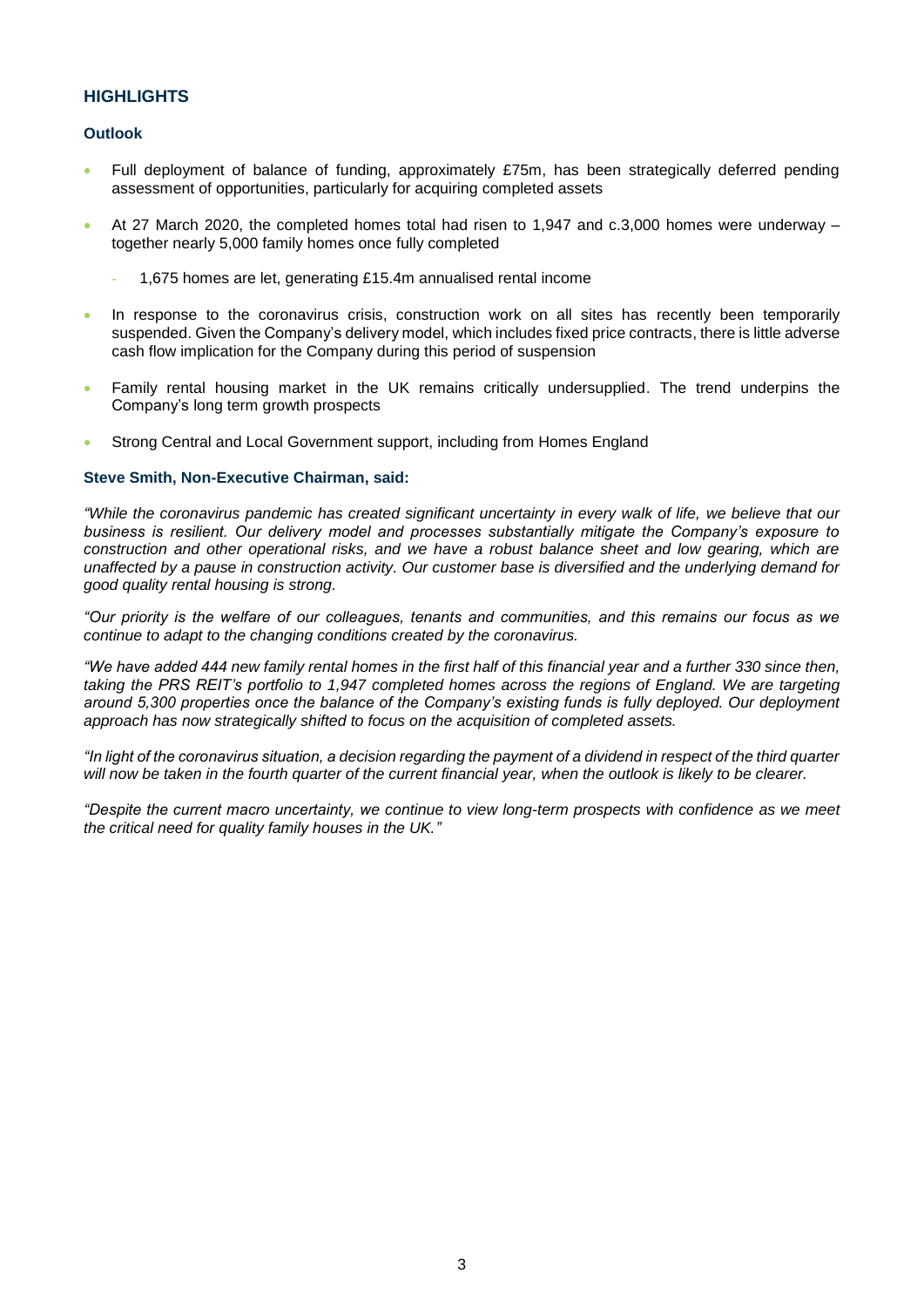## <span id="page-4-0"></span>**CHAIRMAN'S STATEMENT**

### **Overview**

This interim report covers The PRS REIT plc's (the "Company" or "PRS REIT") results and progress for the six months ended 31 December 2019. The Company made good progress over the period, however, in recent weeks, the spread of the coronavirus in the UK has caused unprecedented economic and social disruption. It is difficult to predict accurately the full impact of the pandemic, but we believe that the Company's business model and strategy are resilient and we will adapt as the current situation evolves. Our overriding priority remains the welfare of our colleagues, tenants and communities.

The Company has a robust balance sheet, a diversified customer base and a housing delivery model that limits construction risk. The Company's cost base is covered by net rental income.

In the first half of the financial year, a further 444 new homes were completed, which took the PRS REIT's portfolio to 1,617 homes at the half year end (30 June 2019: 1,173 and 31 December 2018: 775), and housing construction spanned 62 sites across the regions of England (31 December 2018: 43 sites).

Currently, all construction activity has been suspended across all sites, a measure put in place by all major house builders in response to the coronavirus. At present, it is not known when activity will resume but there should be little adverse cash flow or balance sheet effect during this period of suspension, reflecting the Company's delivery model and our fixed price contracts.

The latest data on our housing activity is at 27 March 2020, when the number of completed homes stood at 1,947, an additional 330 since January 2020, with approximately 3,000 homes underway. The number of homes let is 1,675, generating an annualised rental income of £15.4m across six regions.

We reported in early January 2020 that the major part of the PRS REIT's available funding (£900 million gross) had been contracted and that the balance of approximately £75 million was expected to be fully contracted by the end of March 2020. Given the changing situation as a result of the coronavirus, we have strategically deferred deployment of the balance in order to reassess opportunities, particularly for the acquisition of completed assets. We expect to contract the balance of funds by the end of the third quarter of the calendar year, subject to the coronavirus position. With full deployment, the PRS REIT's initial portfolio is anticipated to constitute around 5,300 new rental properties, yielding a potential £53.0 million in gross rental income per annum once all the homes are completed and let.

The PRS REIT's growing portfolio of homes is establishing it as a leading player in the build-to-rent sector, and the Company remains the only quoted REIT to focus exclusively on the Private Rented Sector ("PRS") in the UK and the first to focus on family homes. This market continues to be underserved, with the majority of buildto-rent activity concentrated on the development of city centre flats. Long-term, demand for our family houses is expected to be strong, reflecting the critical shortage of housing and the attraction of our high quality, welllocated, professionally-managed homes.

We are pleased to have a strong governmental support, including from Homes England, the public body sponsored by the Ministry of Housing, Communities & Local Government.

### **Financial results**

Revenue, which was all derived from rental income, increased by 143% to £5.6 million in the six months ended 31 December 2019 (31 December 2018: £2.3 million), reflecting the growth in assets in the portfolio. After nonrecoverable property costs, the net rental income for the period increased by 137% to £4.5 million (31 December 2018: £1.9 million).

Profit from operations rose by 70% to £12.4 million over the first half (31 December 2018: £7.3 million) after gains of £10.9 million from fair value adjustments on investment property (31 December 2018: £8.2 million) and total expenses of £2.9 million (31 December 2018: £2.8 million). Profit before tax for the period increased by 47% to £11.0 million (31 December 2018: £7.5 million) and basic earnings per share rose by 47% to 2.21p (31 December 2018: 1.52p).

As at 31 December 2019, the PRS REIT's net assets totalled £470.4 million (30 June 2019: £474.3 million). This represents a net asset value ("NAV") per share of 95.0p, on both the International Financial Reporting Standards ("IFRS") basis, as adopted by the European Union, and the European Public Real Estate Association ("EPRA") basis (30 June 2019: IFRS and EPRA NAV both 95.8p).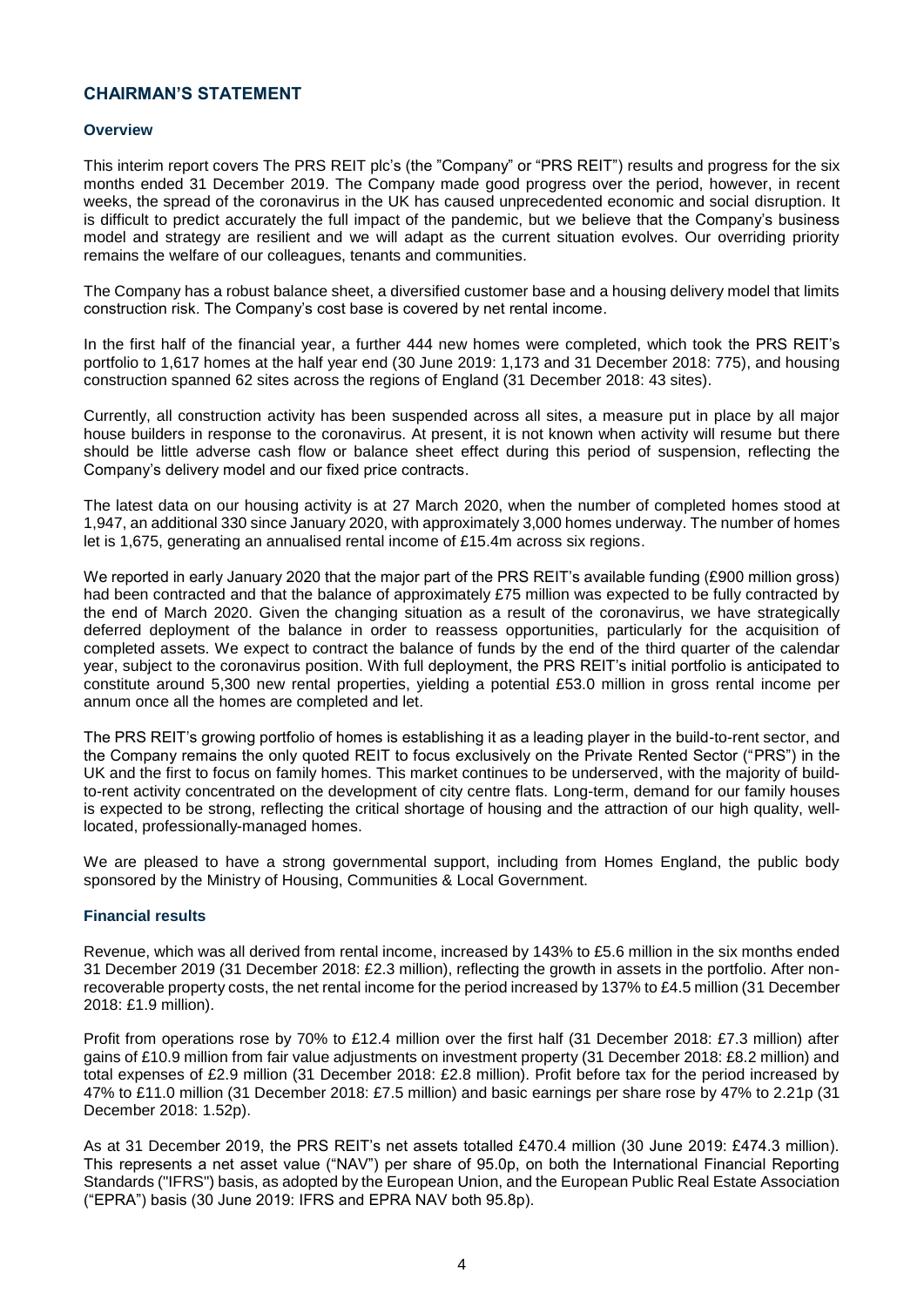## **CHAIRMAN'S STATEMENT**

The movement in the NAV position, from 95.8p to 95.0p between 30 June 2019 and 31 December 2019, is after the payment of 3p per share in total dividends (£14.9 million). These dividend payments comprised a final dividend payment of 2.0p per share, relating to the 2019 financial year, which was paid in August 2019, and a dividend payment of 1.0p per share, relating to the first quarter of the 2020 financial year, which was paid in November 2019.

We have reached an inflexion point given the growth of the portfolio, where operating cash inflows now exceed operating outflows and cover the Company's cost base.

| <b>KPI</b>                 | <b>Six months</b><br>ended<br>31 December<br>2019<br>(unaudited) | <b>Six months</b><br>ended<br>31 December<br>2018<br>(unaudited) | Year<br>ended<br>30 June<br>2019<br>(audited) |
|----------------------------|------------------------------------------------------------------|------------------------------------------------------------------|-----------------------------------------------|
| IFRS EPS (pence per share) | 2.21                                                             | 1.52                                                             | 2.90                                          |
| EPRA EPS (pence per share) | 0.02                                                             | (0.10)                                                           | (0.20)                                        |

| <b>KPI</b>                 | As at<br>31 December<br>2019<br>(unaudited) | As at<br>31 December<br>2018<br>(unaudited) | As at<br>30 June<br>2019<br>(audited) |
|----------------------------|---------------------------------------------|---------------------------------------------|---------------------------------------|
| IFRS NAV (pence per share) | 95.0                                        | 96.3                                        | 95.8                                  |
| EPRA NAV (pence per share) | 95.0                                        | 96.3                                        | 95.8                                  |

## **Debt Facilities**

As at 31 December 2019, the Company has £400 million of committed debt facilities in place. The first £100 million has been drawn, with the balance to be drawn over the next 18 months as we finish the current phase of construction. The debt facilities have an average term of 14.3 years and an average weighted cost of 2.72% once fully drawn. Our lending partners are Scottish Widows (£250 million), Lloyds Banking Group plc (£50 million) and The Royal Bank of Scotland plc (£100 million), to whom we would like to express our thanks for their support.

The Company's gearing is low at around 21% and it has significant headroom in its covenants. Our revised strategy for the balance of the deployment of our funds is focused on acquiring completed assets, which should accelerate net rental income and earnings growth.

### **Dividends**

On 31 January 2020, the Board was pleased to declare a dividend of 1.0p per ordinary share in respect of the second quarter of the current financial year. The dividend was paid on 28 February 2020 to shareholders on the register as at 7 February 2020, and brought total dividends paid to date since the Company's inception in May 2017, to 12.0p per share.

Given the current situation caused by the coronavirus crisis, the Board will consider the payment of an interim dividend in respect of the three months to 31 March 2020 in the fourth quarter of the current financial year when the outlook is likely to be clearer than at present.

## **Environmental, Social and Governance (**"**ESG**"**) Practices**

The PRS REIT is a member of the UK Association of Investment Companies and applies its Code of Corporate Governance to ensure best practice in governance.

The Board of Directors is responsible for determining the Company's investment objectives and policy, and has overall responsibility for the Company's activities including the review of investment activity and performance. The Board consists of four independent non-executive directors, all of whom bring significant and complementary experience in the management of listed funds, equity capital markets, public policy, operations and finance in the property and investment funds sectors.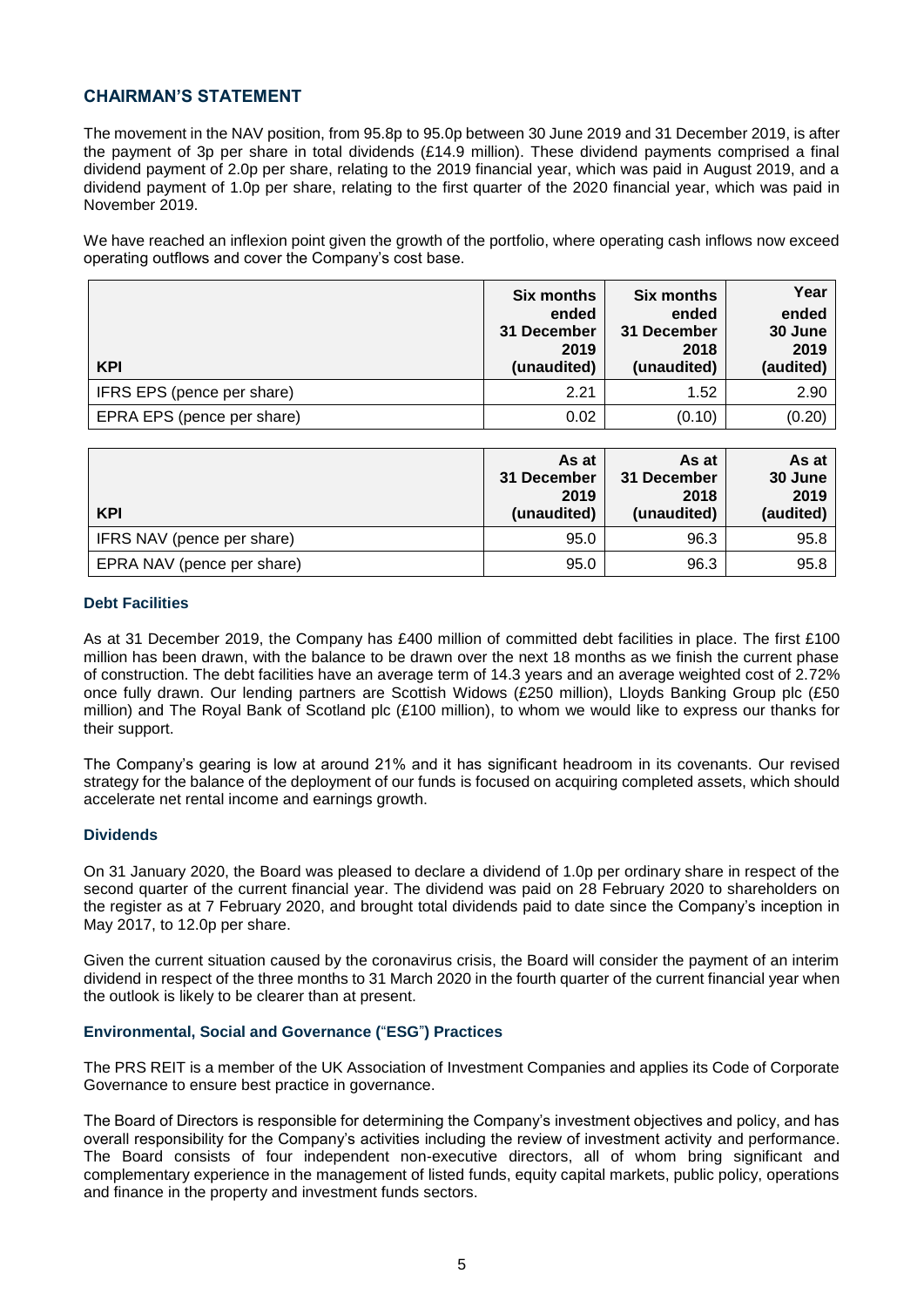## **CHAIRMAN'S STATEMENT**

The Board delegates the day-to-day management of the business, including the management of ESG matters, to the Investment Adviser, Sigma PRS Management Ltd ("Sigma PRS"). Sigma PRS is a specialist in the sourcing, development and management of PRS assets, with in excess of £1 billion under management. It is also a signatory and participant of the United Nations Global Compact.

Full details of ESG policies and activities are contained separately in the Investment Adviser's Report.

## **Outlook**

The coronavirus crisis is evolving and changing rapidly, and its full effect on the macro environment in the UK and globally is not easy to predict. We have taken both operational and financial measures to guide the Company through this difficult period, and will continue to assess our plans as the situation changes. We believe that our business model is resilient and that we have the financial and operational capacity and capability to navigate challenges successfully while responding to opportunities. Our partners are well-established and supportive.

The key performance indicators for our completed assets are encouraging and demonstrate the strength of our delivery model and the strong underlying demand for our homes. Approximately 600 homes were let or reserved between 1 January and 27 March 2020.

The Company will continue to roll-out its new houses across the English regions as soon as on-site construction activity resumes. In this market, we expect greater potential for acquisitions of completed assets, and have revised our execution strategy accordingly. Housing remains a major political and social priority, and support for our activities from Central and Local Government is strong as we meet a fundamental societal need in the communities and local economies in which we operate.

We are fully focused on completing the full deployment of funds and delivering an estimated 5,300 homes. Despite current uncertainties caused by the coronavirus, the Board continues to view the Company's long term prospects very positively.

**Steve Smith Chairman**

30 March 2020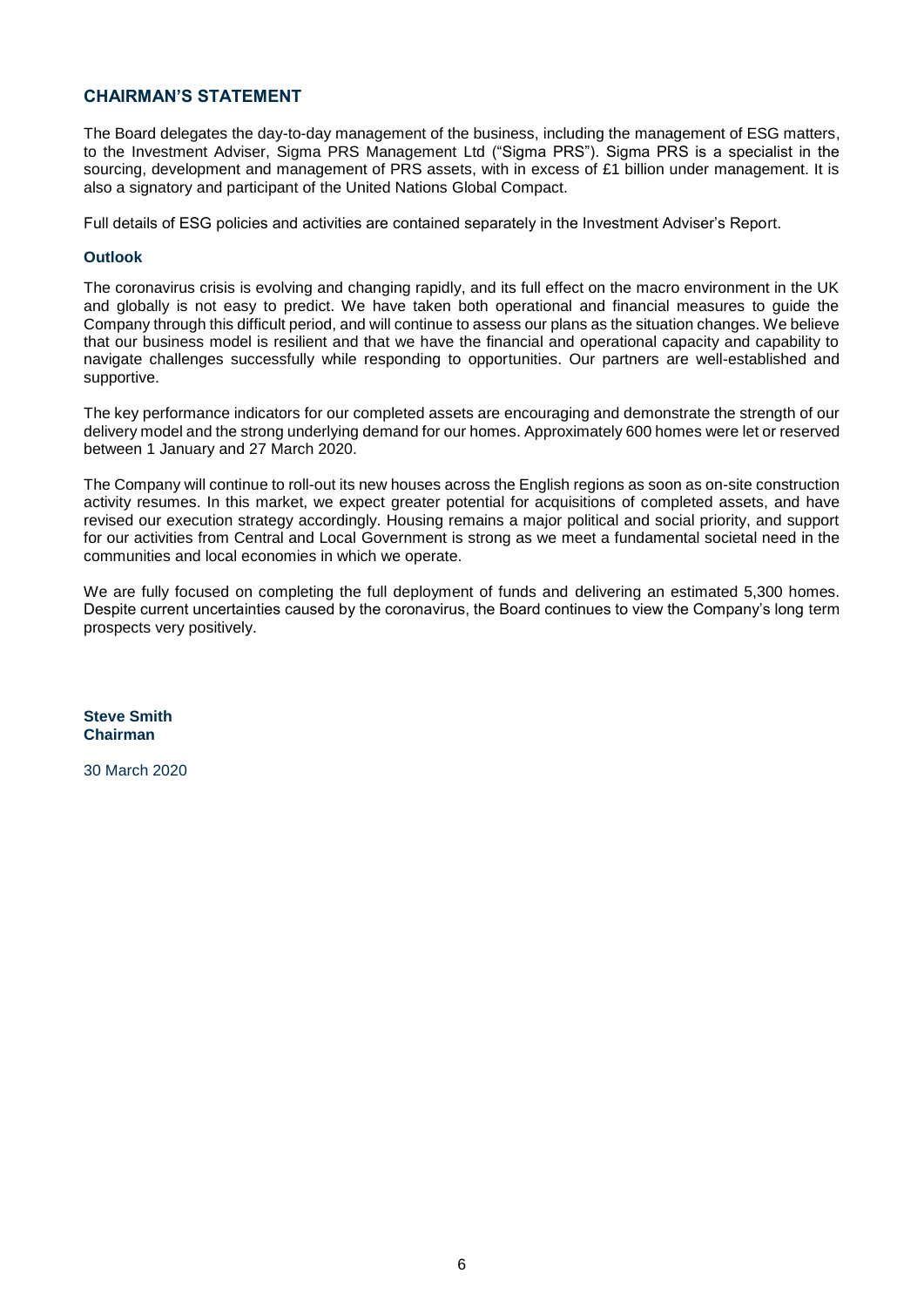<span id="page-7-0"></span>Sigma PRS Management Ltd ("Sigma PRS"), the Investment Adviser to the PRS REIT and a wholly-owned subsidiary of Sigma Capital Group plc ("Sigma"), is pleased to report on the Company's progress for the six months to 31 December 2019. Our view of the unfolding coronavirus crisis is in the Summary section of this report.

We are pleased with our progress in the period. With the volume of qualifying sites identified and secured, we are in a position to deploy the balance, approximately £75 million, of the Company's £900 million of gross funding. However, in light of the disruption in the market place, we have taken the strategic decision to defer deployment in order to reassess opportunities, particularly for the acquisition of completed assets.

Very recently, reacting to the coronavirus situation in the UK, national house builders have taken the decision to suspend all work on construction sites, a move we support, and, therefore work on all of the Company's sites has ceased. Given our housing delivery model and the fixed price nature of our contractual agreements, there is little resultant adverse effect on the Company's cash flows and balance sheet, and its exposure to construction activity will only resume when construction recommences.

## **Investment objective and strategy**

The Company is addressing a significant opportunity to create a large portfolio of newly constructed rental stock that meets existing demand in the UK for well-located, high quality, professionally managed rental homes.

In doing so, the Company seeks to provide investors with an attractive level of income, together with the prospect of income and capital growth.

The PRS REIT's main focus is on establishing PRS sites composed of multiple individual family homes, with these homes let under the *'Simple Life'* brand to qualifying tenants. The aim is to create a geographically diverse portfolio of properties that have easy access to the main road and rail infrastructure and are close to large employment centres and local amenities. Proximity to good quality primary education is of particular importance and a major attraction for families with children. While the Company is focused on family houses, it will also invest in some low rise flats in appropriate locations.

The PRS REIT is building its portfolios in two ways:

 by acquiring undeveloped sites sourced by Sigma PRS. Their subsequent development is managed by Sigma PRS (or another member of the Sigma Group as development manager), and the completed PRS units are let under the *'Simple Life'* brand.

The PRS REIT aims to fund a minimum of two-thirds of the new properties this way. Pre-development risks are identified and underwritten by Sigma and its partners, and sites will have an appropriate certificate of title, detailed planning consent and a fixed price design and build contract with one of Sigma's housebuilding partners prior to acquisition by the Company. During the construction phase, many of the properties are pre-let and subsequently occupied as they complete.

 by acquiring completed PRS sites from Sigma (and/or one of its subsidiaries), or from third parties. A prerequisite is that these stabilised developments must accord with the PRS REIT's investment objectives and satisfy both return and occupancy hurdles. The Company can fund up to a maximum of one third of new properties in this manner. To date this route represents 15% of the Company's asset allocation.

The Investment Adviser's parent company, Sigma, has a well-established PRS delivery platform, which plays a central role in sourcing and developing investment opportunities. The PRS REIT has first right of refusal over sites within Sigma's platform assuming they meet its criteria and it has capital to fund the opportunities.

The platform comprises well-established relationships with construction partners, particularly Countryside Properties PLC ("Countryside Properties") but also Engie Regeneration Limited, Seddon Construction Limited and Vistry Partnerships Limited (formerly Galliford Try Partnerships Limited), and local authorities. These relationships enable Sigma to identify, source and deliver land and properties on behalf of the Company in the target geographies. Homes England, an executive non-departmental public body sponsored by the Ministry of Housing, Communities & Local Government, has been extremely supportive of Sigma, with both parties sharing the common goal of accelerating new housing delivery in England.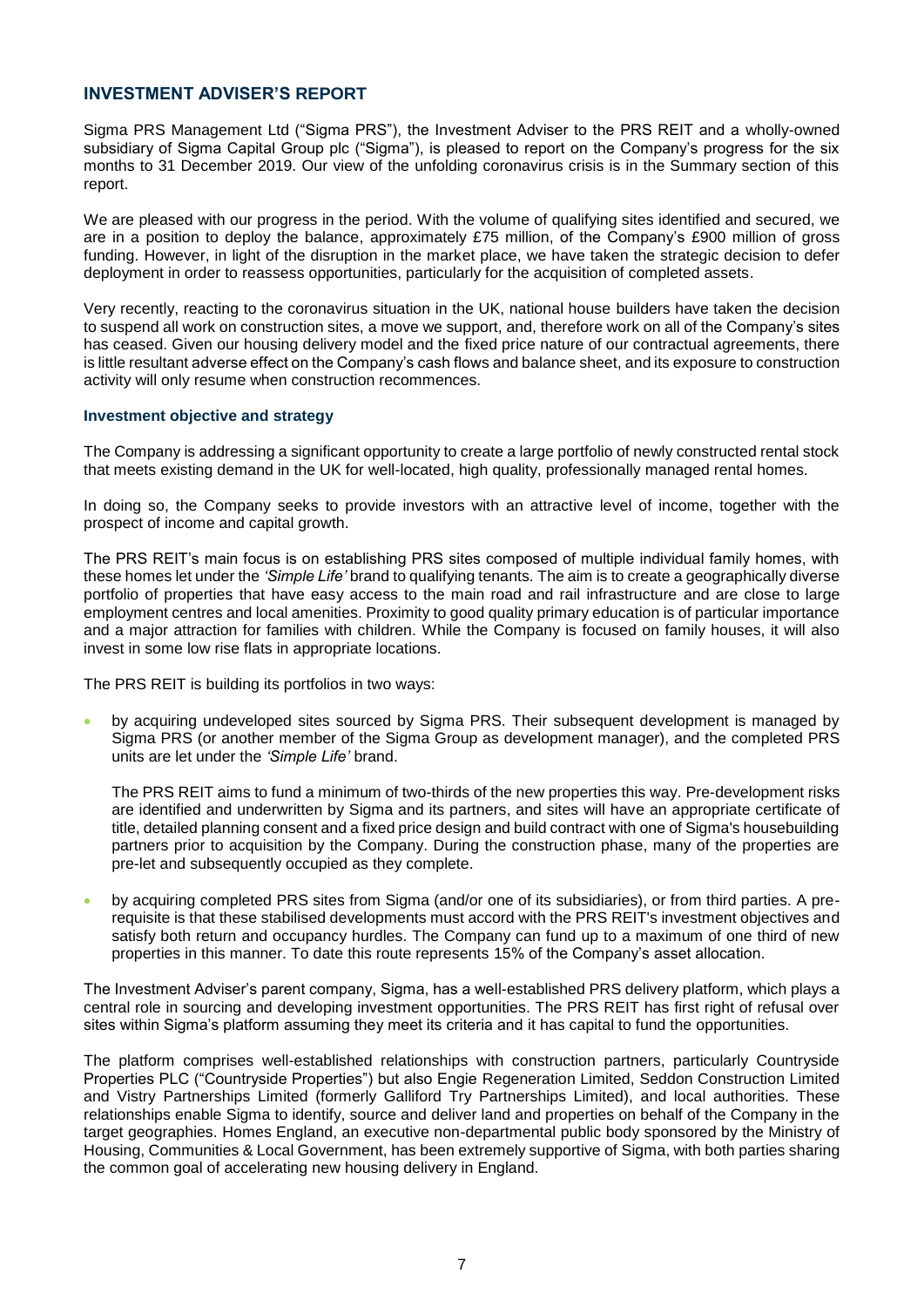### **Delivery progress**

Significant progress was made over the first half of the financial year, and we have identified the remainder of the sites required to invest the Company's funding of £900 million (gross) when full gearing is included. However, given market flux, we are reviewing opportunities, and will be looking especially closely at acquiring completed assets, which has the potential to accelerate net rental growth and the overall delivery of the portfolio.

The table below provides a summary of development activity, including the number of PRS units that have been completed since the launch of the Company on 31 May 2017, the gross development cost ("GDC") of sites and the estimated rental value ("ERV") of homes under construction or completed.

|                                                  | At 31<br><b>December</b><br>2019 | At 30<br><b>September</b><br>2019 | At<br>30 June<br>2019 | At 31<br><b>December</b><br>2018 |
|--------------------------------------------------|----------------------------------|-----------------------------------|-----------------------|----------------------------------|
| <b>Completed homes</b>                           |                                  |                                   |                       |                                  |
| Number of completed PRS units                    | 1,617                            | 1,361                             | 1,173                 | 775                              |
| Rental income per annum                          | £14.9m                           | £12.3m                            | £10.7m                | £7.0m                            |
| <b>Contracted homes</b>                          |                                  |                                   |                       |                                  |
| Total number of contracted homes                 | 3,328                            | 3,422                             | 3,196                 | 2,800                            |
| ERV per annum                                    | £32.7m                           | £33.7m                            | £30.3m                | £26.2m                           |
| Total number of sites (completed and contracted) | 62                               | 60                                | 54                    | 43                               |
| Number of completed and contracted units         | 4,945                            | 4,783                             | 4,369                 | 3,575                            |
| <b>GDC</b>                                       | £771 $m$                         | £740m                             | £661m                 | £530m                            |
| ERV per annum                                    | £47.6m                           | £46.0m                            | £41.0m                | £33.2m                           |

By 31 December 2019, the Company's portfolio of completed homes stood at 1,617, an increase of 109% on the same point in 2018 when 775 homes had been completed, and a 38% increase since 30 June 2019. This has driven a 113% increase in ERV on completed homes to £14.9 million per annum at the half year end, up from £7.0 million a year ago and a 39% increase from £10.7 million at 30 June 2019.

Between 1 January and 27 March 2020, a further 330 rental homes were completed with an ERV of approximately £3 million per annum. This has taken the Company's portfolio of completed homes to 1,947 homes, with an ERV of around £17.9m. Since the beginning of 2020, 600 properties were let or reserved, a record amount to date. At 27 March 2020, 1,675 homes were let across six regions, generating a rental income of £15.4m per annum.

The number of sites and geographical distribution continued to expand and stood at 62 sites at 31 December 2019 (31 December 2018: 43). To date, 21 of these sites are now fully complete and producing income, and 12 are partially complete, with some homes already let and income-producing.

Construction work on any development site is planned such that as tranches of homes complete, they can be released for letting while work continues elsewhere on the site. This means that development sites are capable of becoming income-generating relatively quickly and before they are fully completed.

Looking across the portfolio of existing and planned homes, approximately 60% are in the North West, with the Midlands accounting for approximately 17%, and Yorkshire and the North East representing around 15%. The number of homes in the South of England has increased to 381 from 248 homes at the same point last year and make up 8% of current completed and planned sites. The wide geographical spread of our sites across the regions and our diversified customer base help to mitigate risk, particularly in the current situation brought on by the coronavirus.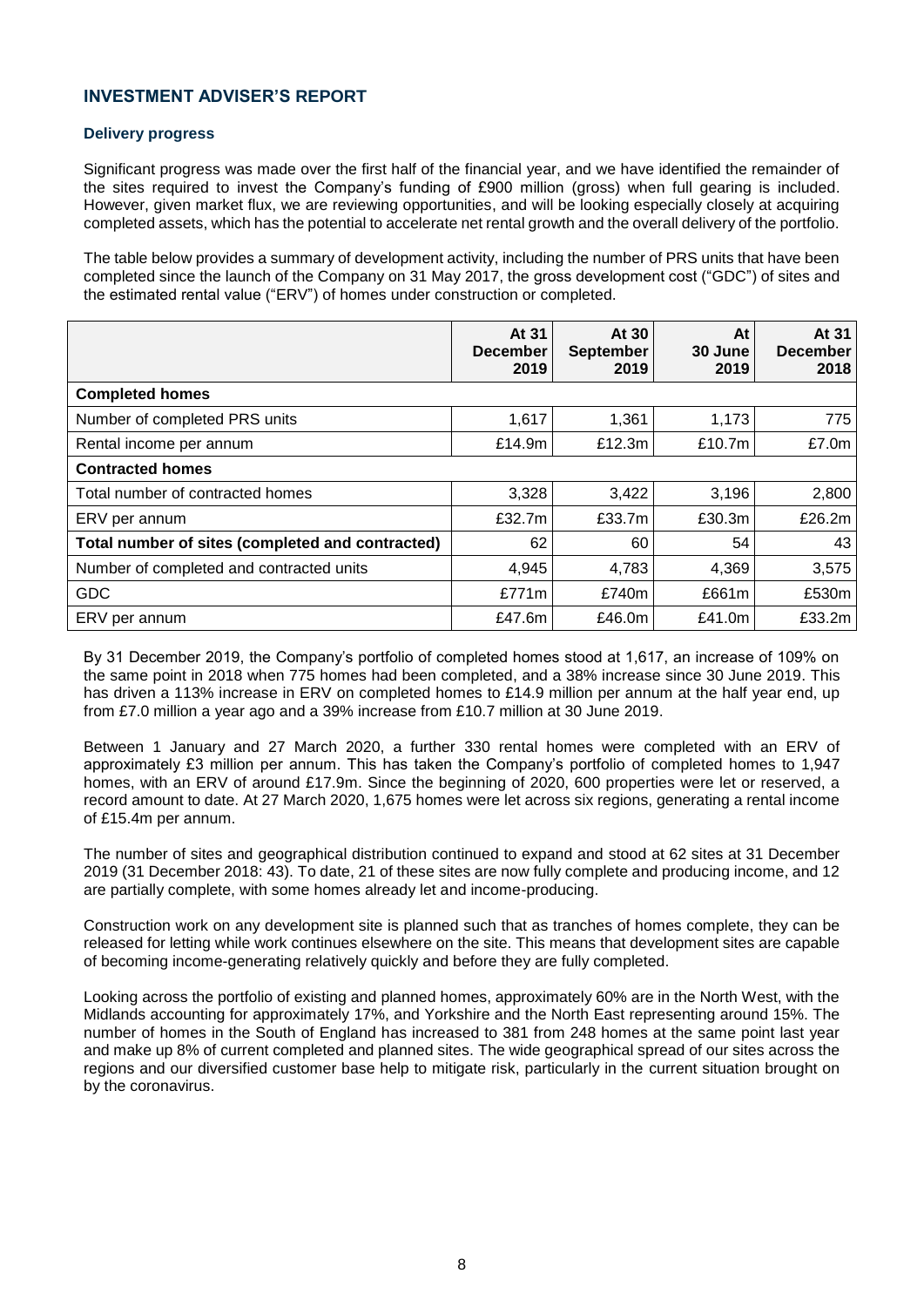#### **Rental performance and key performance measures**

The Company's completed properties continued to perform well, with rental income 2% higher than management budget across the let properties. The re-letting average, when a vacancy arose, was a little over 8 days, which confirms strong underlying demand.

Overall rental income has grown by 143% to £5.6 million (gross) year-on-year, reflecting the increase in asset delivery and good demand.

The Company's cost base is covered, with operating cash inflows expected to increase as rental income from the completed homes comes on stream. Any acquisition of completed assets should accelerate this growth.

Legislative change, in the form of the Tenant Fees Act 2019, which came into force on 1 June 2019, has added additional cost to the lettings process, and contributed to an increase in overall running costs. However, this cost will be partially offset by a reduction in agency fees, which reduce as the portfolio grows. Currently, costs are at 1.2% over the target 17% of gross rent during the development phase. However, the Gross to Net deduction during the development phase is well below published averages, at 18.2%, reflecting the benefits of our model. All other costs are in line with management's targets.

At stabilisation we are targeting the Gross to Net deduction to be 22.5%, under the sector average of 25%.

The table below summarises key performance measures on completed assets as at 31 December 2019:

| Average gross yields on completed assets                              | 6.2%             |
|-----------------------------------------------------------------------|------------------|
| Average capital uplift on completed assets to Investment Value        | 6.1%             |
| Average capital uplift on completed assets to Vacant Possession Value | 15.4%            |
| Cost management of Gross to Net during development phase              | 18.2%            |
| Re-letting period                                                     | 8.3 days average |
| Rents                                                                 | 2% above budget  |

The Investment Valuation completed in December 2019 showed an average uplift in the value of completed assets over the costs of delivery of 6.1%. Benchmarked against vacant possession value, the average uplift in the value was 15.4%. Both of these uplifts provide significant headroom between cost and value, underlining the benefits of the PRS REIT's model.

### **ESG statement**

The PRS REIT delegates the day-to-day management of ESG matters to the Investment Adviser, who assesses how ESG should be managed and integrated at Company and asset level on an ongoing basis. ESG information is reported on a quarterly basis to the PRS REIT's Board.

We recognise that the Company's, and our activities, have an impact on the environment and can also affect the lives of tenants and the wider community. We therefore wish to incorporate environmental, social and governance factors into decision-making processes and the way in which we operate. In order to better direct our ESG efforts, we have signed up to the UN Global Compact, and committed to its 10 principles, based on human rights, labour, environment and anti-corruption. We deploy a robust management structure to manage ESG issues effectively throughout the lifecycle of PRS assets. This is summarised below.

### **Opportunity review**

- ESG risks are assessed, based on commitment, capacity, track record and features of the site
- Mitigation plans are identified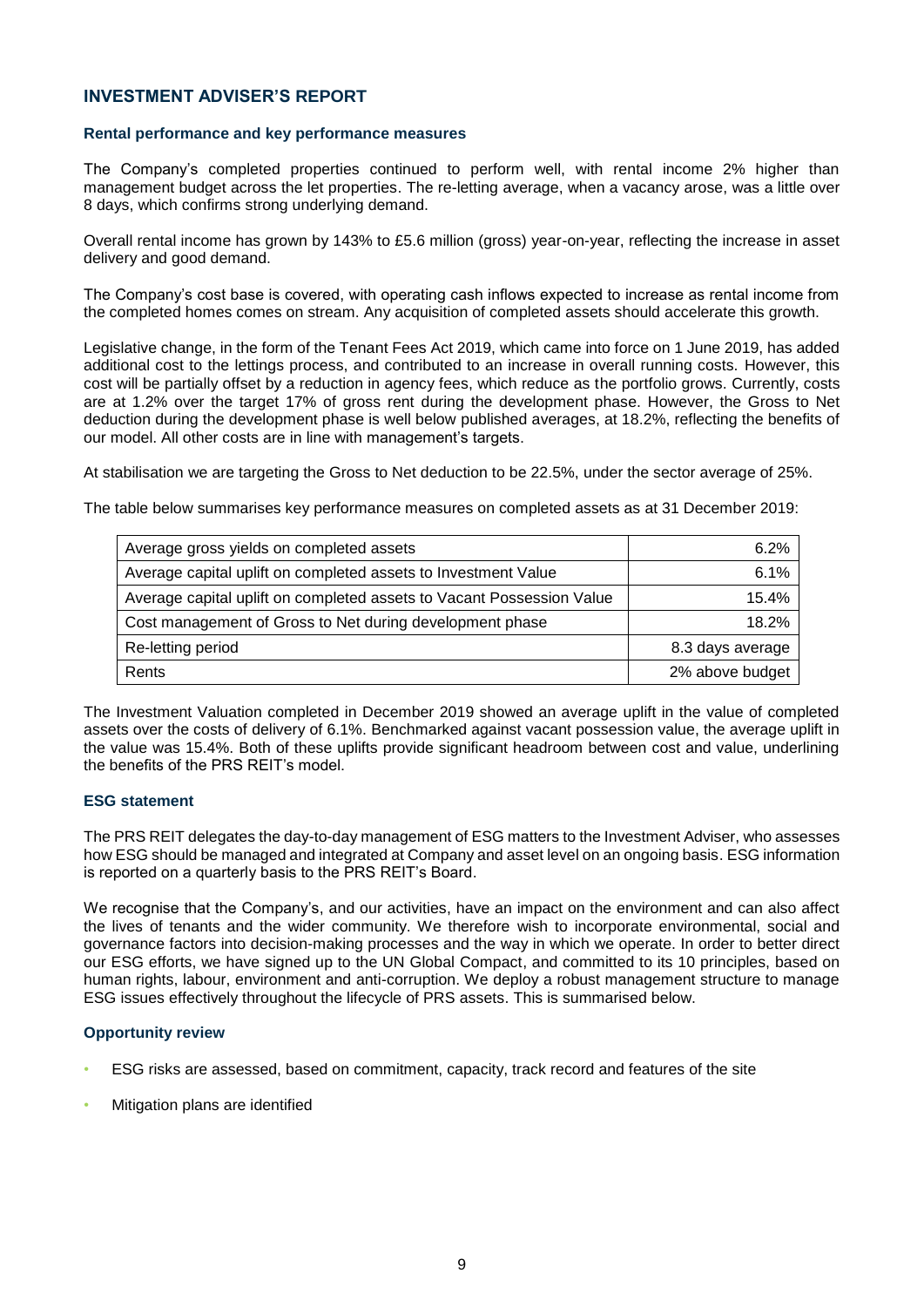### **Investment decision**

- ESG issues are listed and addressed in a summary investment paper that informs decision-making at the Investment Committee stage
- ESG costs, including ongoing community and charitable involvement, continue to be determined and factored in to the investment decision process

### **Asset management**

- Appropriate governance structures are established
- Relevant laws and regulations are adhered to
- Ongoing monitoring and management of ESG issues is established
- Impacts on the natural habitat surrounding PRS assets are managed
- Local community engagement and support plans are established
- Due diligence is performed on third parties
- Anti-corruption and money-laundering policies are established
- Best practice is established
- Carbon reduction opportunities are sought
- Investment restrictions are screened
- Investment's ability to comply with the ESG standards is assessed

#### **Environmental**

#### *Processes and strategies*

Whilst the Company's activities do not directly impact the environment, the Company takes account of the potential impact of its key business partners. We therefore work with partners who share our values and can demonstrate a commitment to working sustainably. We require all of our delivery partners to have policies on the management and origination of their supply chain, usage of resources and approach to biodiversity, and to integrate effective design into the houses and developments they build on the Company's behalf.

Countryside Properties, with whom we work most closely, has a strong track record in sustainable development. In its last reporting year, Countryside Properties diverted 99.4% of its waste away from landfill. As a result of its approach to ESG, it features in the FTSE4Good Index Series, which measures the performance of companies demonstrating strong ESG practices.

#### *Physical environment*

Sigma PRS planted 1,000 trees over the course of 2019 and intends to plant a further 1,000 trees over the course of 2020. The initiative makes a positive environmental contribution as well as enhancing our developments and the local neighbourhood. We are also working with landscapers to commence a programme of wildflower planting in our developments that will promote a greater volume of invertebrate life, which will support the wild bird population and greater overall biodiversity.

An exciting development in 2019 was the opening of Countryside's new modular panel factory in Warrington. At full capacity, the factory will be capable of manufacturing up to 1,500 homes per year. The homes are produced with sustainable timber, from certified forests, and as the homes are constructed in a factory setting, tracking and quality control processes are more efficient. The factory does not generate any landfill, with 96.4% of waste recycled and the remainder used as refuse-derived fuel in power generation. By the end of the first half of the financial year, the Company had taken delivery of over 350 of these modular homes, which are quicker to construct once on site and require less labour than a traditionally built home. They also create fewer vehicular movements, reducing greenhouse gas emissions.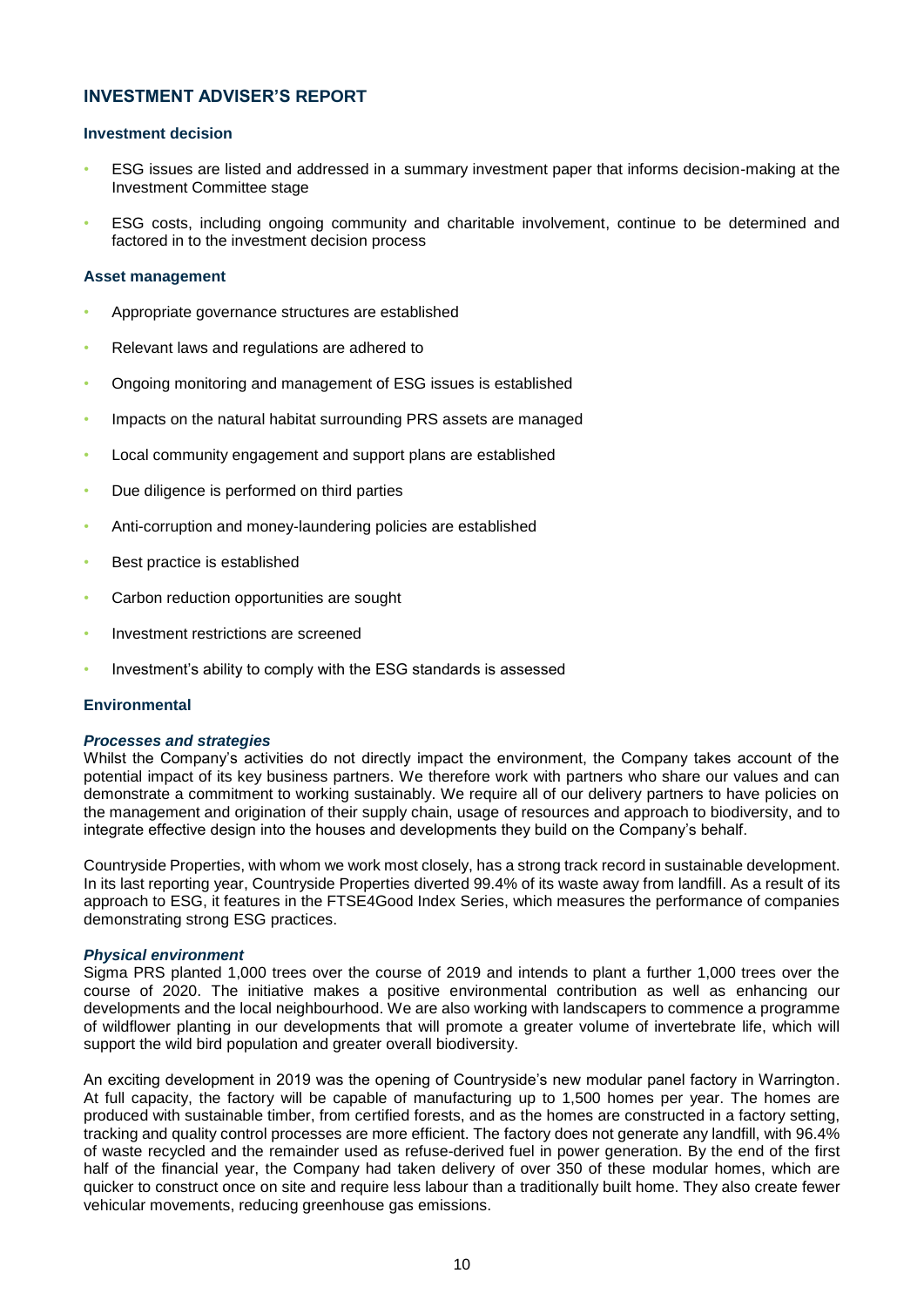### *Clothes banks*

We have initiatives in place to encourage tenants to act sustainably. Notably, we are establishing clothes banks on each completed development, with collected garments either redistributed to good causes or recycled. We also include reusable shopping bags and water flasks in the 'Welcome' boxes provided to new tenants.

### *Promotion of electric cars and transport policy*

During 2020, we plan to introduce a subsidised electric vehicle car policy to encourage staff to switch away from fossil fuels, and all our contractor partners have agreed to the adoption of targets to electrify their workforce transport.

## **Social**

Strong social values underpin the Company's engagement with tenants and the local communities in which the Company's developments are situated. These values include integrity, trust and respect for others. We intend the *Simple Life* brand to represent a new, higher standard of rental experience, and our aim is for tenants to feel secure in their tenancy and enjoy their home and neighbourhood with total piece of mind.

We also believe in investing in the wider community. During the current financial year, we are funding projects across ten schools that are close to a number of our developments. Over £66,000 has been provided to equip these schools with facilities, including sensory rooms, playground landscaping, ponds, fitness and play equipment. We look forward to assisting further schools and projects in due course.

We continue to support a range of charities, including: Park Palace Ponies, a charity that enables young children in Liverpool to experience horse riding; Loaves and Fishes, a homeless charity based in Salford; and The Big Help Project, an anti-poverty charity based in Knowsley. We also support three food banks, in the North West and the Midlands, and various local sports clubs near our developments, including The Albert Tennis Club in Wolverhampton, Sale Rugby Club U18's and Sale United Football Club.

Our calendar of events for our customers is growing and this year our pizza nights, Easter egg hunts, ice cream dashes and visits from Santa Claus and his reindeer will reach over 3,000 households across over 30 sites. These activities foster friendly and engaged neighbourhoods, and promote social interaction across the age ranges.

### **Health and Safety**

In order to maintain high standards of health and safety for those working on our sites, we commission monthly checks by independent project monitoring surveyors to ensure that all potential risks are identified and mitigated. These checks supplement those undertaken by our development partners. The data is reported to the Board on a quarterly basis in the event of a nil return, and immediately in the event of an incident. We are pleased to announce that there have been no reportable incidents in the period.

## **Equality**

As an employer, Sigma PRS and its parent company, Sigma, aim to provide a collaborative and supportive working environment for all of their employees. Equality of opportunity is a core value and we wish to ensure that the best person for any role has the opportunity to apply for and excel in it.

### **Governance**

Strong governance is essential to ensuring that risks are identified and managed, and enabling the delivery of returns in line with expectations whilst protecting the interests of shareholders.

Sigma and the Company are subject to statutory reporting requirements and to rules and responsibilities prescribed by the London Stock Exchange. The Boards of both Companies have independent non-executive directors who provide oversight, and challenge decisions and policies as they see fit. Both Boards believe in robust and effective corporate governance structures.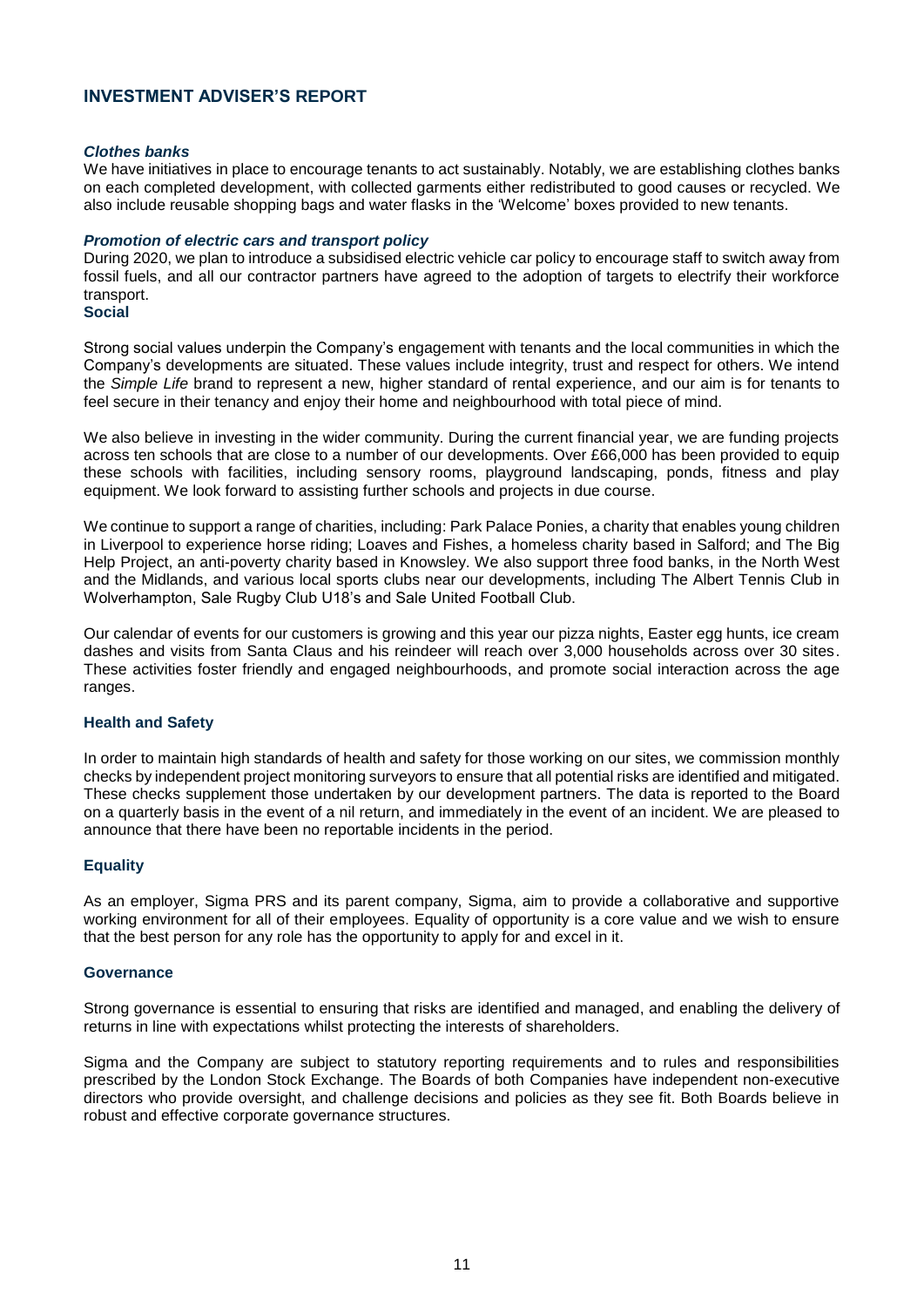### **Summary**

Progress over the first half of the PRS REIT's current financial year was pleasing, and the PRS REIT's portfolio now stands at 1,947 completed homes.

We have reached a point where the growth in the Company's rental income has resulted in net operating cash inflows. The shift in focus to deploy the balance of the Company's funding on the acquisition of completed assets should help to accelerate net operating cash generation.

We continue to carefully monitor the coronavirus situation and are responding appropriately. Our partnership with Countryside Properties, as well as preparations for Brexit, means that we had already undertaken significant advance bulk-purchasing of building materials before the current crisis, which will help to ensure cost stability and supply. Countryside Properties' new factories, producing modular homes, also improves efficiencies in the delivery process. The delivery model, including fixed price contracts, also substantially reduces the PRS REIT's exposure to development risk. During construction suspension, the Company bears little cash flow exposure.

The Company's completed assets have increased in number and performed well to date, supported by strong rental demand across the portfolio. Its scale and geographic spread also reduces risk. Between 1 January and 27 March 2020, we recorded our highest months of lettings and reservations, a very encouraging indication of the attraction of our homes. Our letting brand, *Simple Life,* aims to set a new, higher standard of customer experience in the private rental market.

While there is no doubt that we are operating in an uncertain macro environment due to the coronavirus crisis, we have a resilient model and financial stability. We therefore feel confident about our ability to navigate the current market disruption, and safely steer the successful delivery of the Company's housing plans.

The Board will consider the payment of an interim dividend in respect of the three months to 31 March 2020 in the fourth quarter of the current financial year when the outlook is likely to be clearer than at present.

**Sigma PRS Management Ltd** 30 March 2020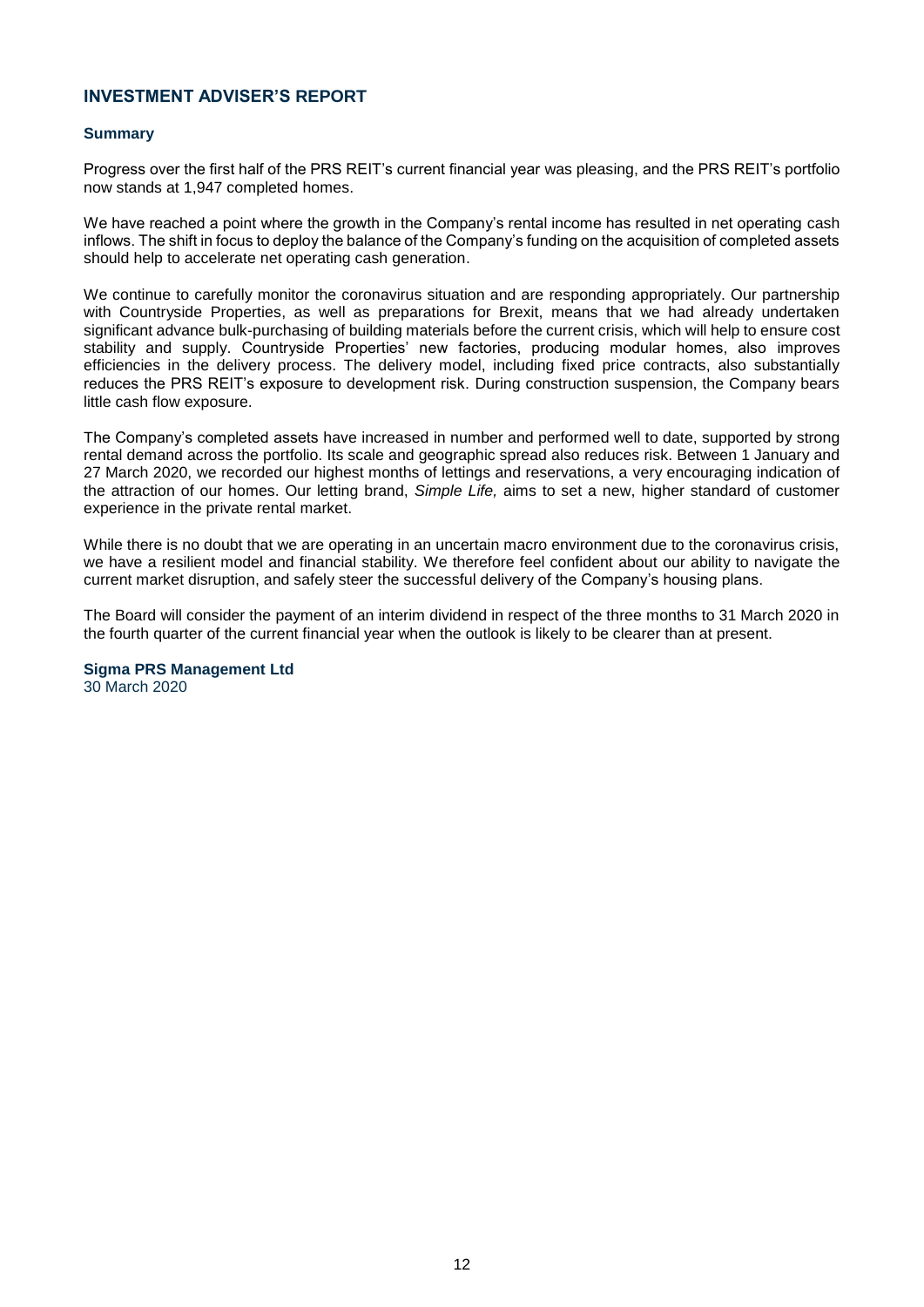## <span id="page-13-0"></span>**DEFINITIONS**

The following terms shall have the meanings specified below:

"**Average capital uplift on completed assets to investment value**" means the difference between investment value and gross development cost divided by gross development cost.

"**Average capital uplift on completed assets to vacant possession value**" means the difference between vacant possession value and gross development cost divided by gross development cost.

"**Average gross yields on completed assets**" means current expected rental value divided by gross development cost

"**Committed**" means development sites that have been approved or are under formal appraisal by the Investment Adviser, and where planning consent is being sought, and/or are in the process of being acquired.

"**Contracted**" means sites under construction (under a design and build contract), which have been purchased by the PRS REIT or the PRS REIT's Investment Adviser (forward sold to the PRS REIT).

"**EPRA NAV**" means net asset value adjusted to include properties and other investment interests at fair value and to exclude certain items not expected to crystallise in a long term property business model.

"**EPS**" means unadjusted earnings per share.

"**EPRA EPS**" means earnings per share excluding investment property revaluations, gains and losses on disposals, changes in the fair value of financial instruments and associated close out costs and their related taxation

"**IFRS NAV**" means unadjusted net asset value.

"**Pipeline**" means sites that have been identified as being suitable for appraisal. These sites are typically sourced from Sigma's PRS Platform, and are typically under a Framework Agreement or Collaboration Agreement with a construction partner.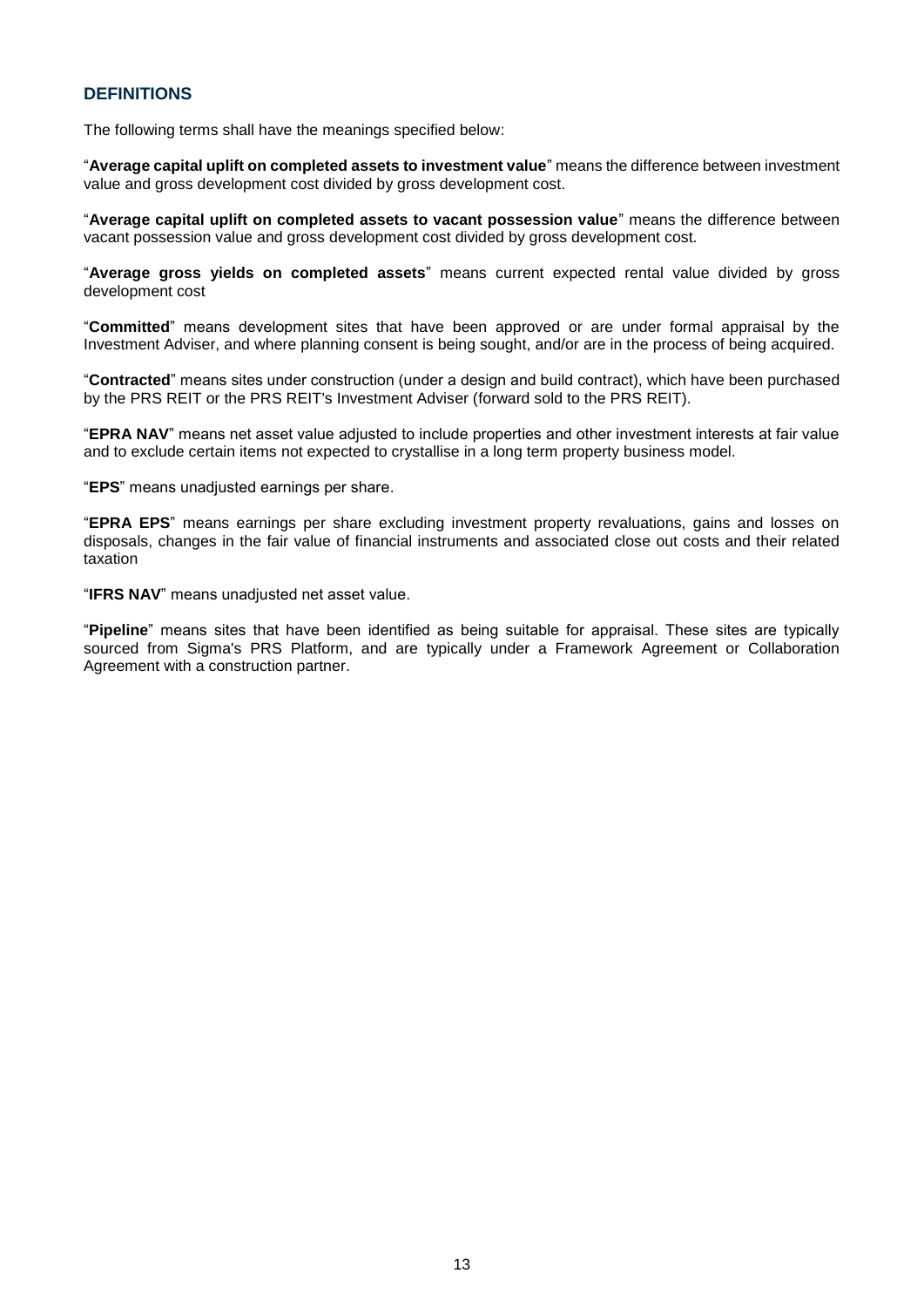## <span id="page-14-0"></span>**DIRECTORS**

### **Stephen Smith, Non-Executive Chairman** (Age 66)

Stephen Smith has over 40 years of experience in the real estate industry. Stephen is currently non-executive Chairman of Starwood European Real Estate Finance Limited and non-executive Chairman of AEW Long Lease REIT. Previously, he was the Chief Investment Officer of British Land Company PLC, the FTSE 100 real estate investment trust from January 2010 to March 2013 with responsibility for the group's property and investment strategy. Prior to joining British Land, Stephen was Global Head of Asset Management and Transactions at AXA Real Estate Investment Managers, where he was responsible for the asset management of a portfolio of more than €40 billion on behalf of life funds, listed property vehicles, unit linked and closed end funds. Before joining AXA in 1999, he was Managing Director at Sun Life Properties for five years. Steve has recently completed his time as non-executive Director of Gatehouse Bank Plc and of Tritax Big Box REIT plc.

#### **Steffan Francis, Non-Executive Director** (Age 65)

Steffan Francis has more than 40 years of experience in the real estate industry. Until 2016, Steffan was Director of Fund Management at M&G Real Estate where he was responsible for the £6 billion "Long Income" business. He was also involved in creating and ensuring the long term success of a number of real estate funds, including the M&G Secured Property Income Fund, which, within 10 years of being launched, became the largest property fund on the AREF/MSCI UK quarterly Property Fund Index. Currently, Steffan is a non-executive Director of M&G (Guernsey) Limited and is also an independent adviser to the British Steel Pension Trustee. Steffan is a Fellow of the Royal Institution of Chartered Surveyors.

#### **Roderick MacRae, Non-Executive Director** (Age 55)

Rod has over 20 years of experience in the financial services sector. Latterly, he was an Executive Director at Aberdeen Asset Management PLC as the Group Head of Risk with responsibility for UK and Global operational risk and regulatory compliance. He was also chairman of the Aberdeen group executive risk management committee, the senior risk oversight function of the group. He has extensive involvement in corporate activity including transformational acquisitions and defence strategies. Previously he was Chief Operating Officer at Edinburgh Fund Managers, which he joined in 1991 and was acquired by Aberdeen in 2003. Rod is a member of the Institute of Chartered Accountants of Scotland having qualified with Coopers & Lybrand and is the Chairman of the Audit Committee.

#### **Jim Prower, Non-Executive Director** (Age 65) (appointed 20 May 2019)

Jim, a Chartered Accountant, has nearly 30 years of experience in senior financial roles. For the major part of his career he was Group Finance Director at Argent Group plc, the UK-based property developer, then Finance Partner of Argent (Property Development) Services LLP and Argent Investments LLP, which specialise in mixeduse developments with a focus on placemaking and regeneration. Jim was involved in major development and regeneration projects in Manchester, Birmingham and the City of London, and from 2008 to 2015 he worked on the King's Cross Central joint venture, which was one of Europe's largest regeneration projects. Prior to that, he was Group Finance Director at NOBO Group plc, a leading European manufacturer of visual presentation products and at Creston Land & Estates plc, the property developer. Jim is currently Senior Independent Director at Empiric Student Property plc and a non-executive Director at AEW UK Long Lease REIT plc. In addition, until March 2019, Jim was Senior Independent Director at Tritax Big Box REIT plc.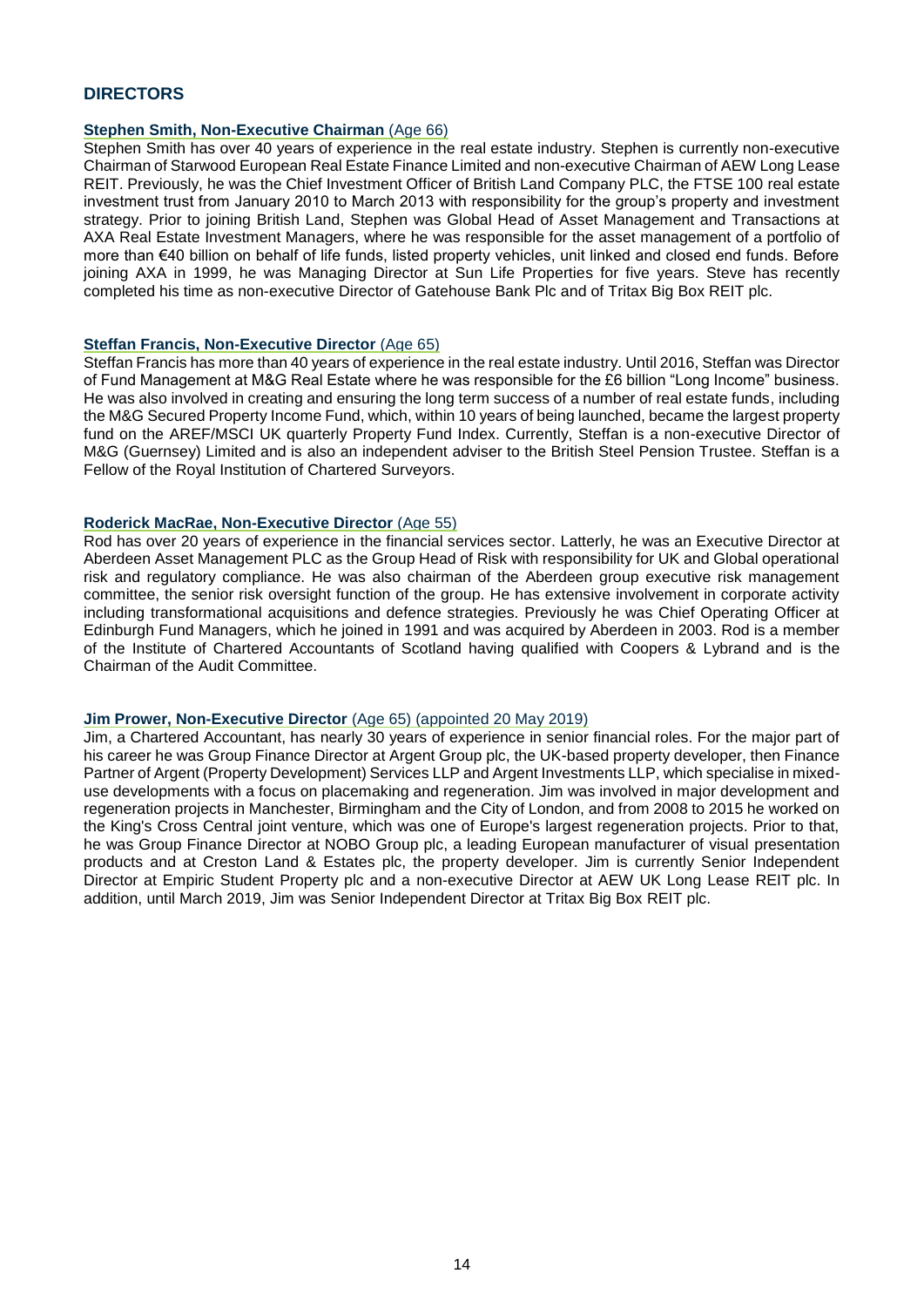## <span id="page-15-0"></span>**ADVISERS**

## **Registered Office**

Floor 3, 1 St. Ann Street **Manchester** M<sub>2</sub> 7LR

## **Auditor**

RSM UK Audit LLP 25 Farringdon Street London EC4A 4AB

## **Financial PR**

KTZ Communications No. 1 Cornhill London EC3V 3ND

## **Legal and Tax Adviser**

Dentons UK and Middle East LLP One Fleet Place London EC4M 7WS

## **AIFM and Manager**

G10 Capital Limited 136 Buckingham Palace Road London SW1W 9SA

### **Company Secretary**

Sigma Capital Property Ltd 18 Alva Street **Edinburgh** EH2 4QG

## **Financial Adviser and Broker**

Nplus1 Singer Advisory LLP One Bartholomew Lane London EC2N 2AX

## **Investment Adviser**

Sigma PRS Management Ltd Floor 3, 1 St. Ann Street Manchester M2 7LR

## **Depository**

Crestbridge Property Partnerships Limited 8 Sackville Street London W1S 3DG

## **Valuers**

Savills (UK) Limited 33 Margaret Street London W1G 0JD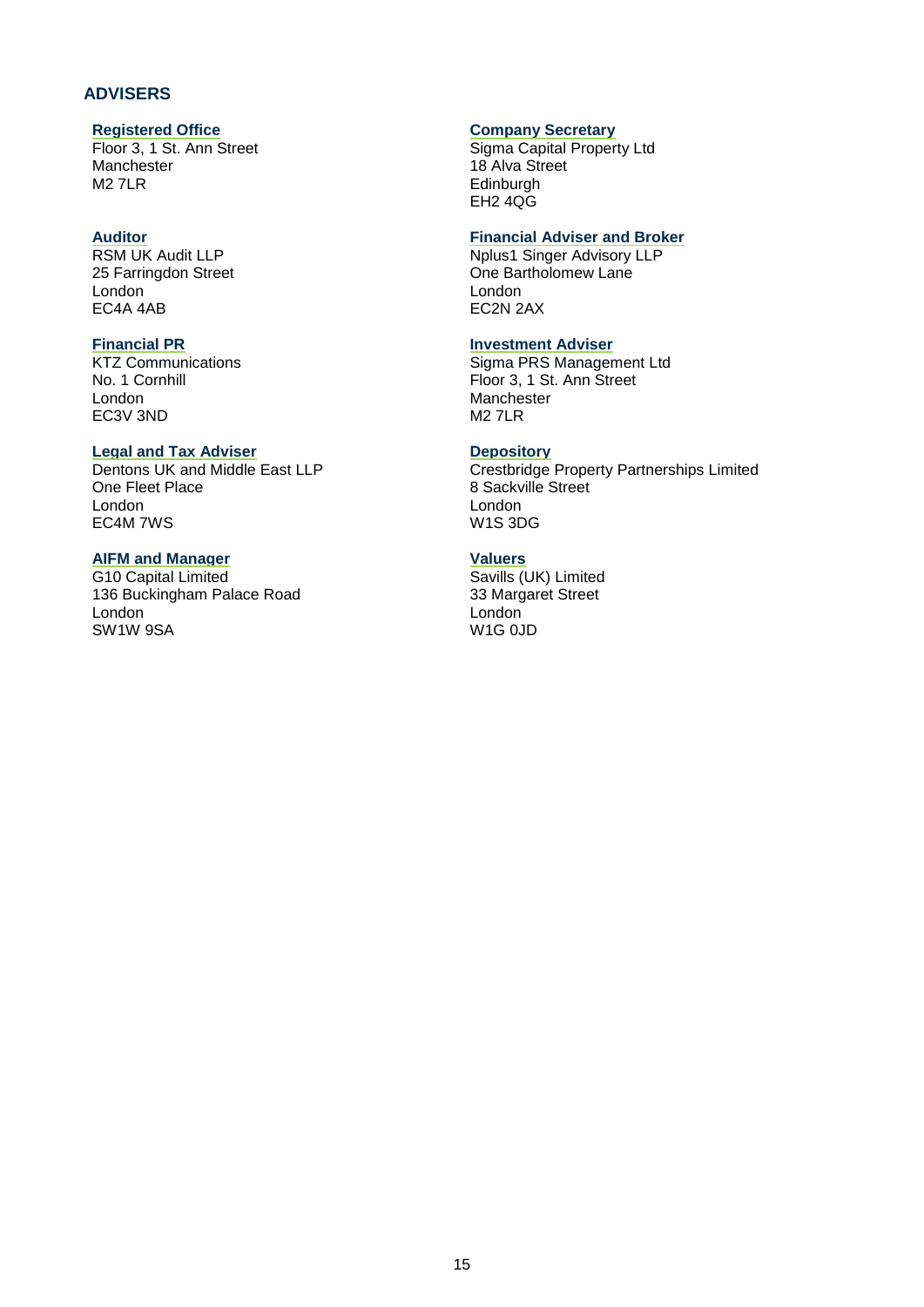## <span id="page-16-0"></span>**CONDENSED CONSOLIDATED STATEMENT OF COMPREHENSIVE INCOME**

**For the six months ended 31 December 2019**

|                                                                                                           | <b>Notes</b> | <b>Six months</b><br>ended<br>31 December<br>2019<br>(unaudited)<br>£'000 | <b>Six months</b><br>ended<br>31 December<br>2018<br>(unaudited)<br>£'000 | Year ended<br>30 June<br>2019<br>(audited)<br>£'000 |
|-----------------------------------------------------------------------------------------------------------|--------------|---------------------------------------------------------------------------|---------------------------------------------------------------------------|-----------------------------------------------------|
| <b>Rental income</b>                                                                                      |              | 5,607                                                                     | 2,320                                                                     | 5,970                                               |
| Non-recoverable property costs                                                                            |              | (1, 140)                                                                  | (376)                                                                     | (1,054)                                             |
| <b>Net rental income</b>                                                                                  |              | 4,467                                                                     | 1,944                                                                     | 4,916                                               |
| <b>Administrative expenses</b>                                                                            |              |                                                                           |                                                                           |                                                     |
| Directors' remuneration                                                                                   |              | (70)                                                                      | (61)                                                                      | (123)                                               |
| Investment advisory fee                                                                                   |              | (2, 164)                                                                  | (2, 195)                                                                  | (4, 402)                                            |
| Administrative expenses                                                                                   |              | (680)                                                                     | (552)                                                                     | (1, 354)                                            |
| <b>Total expenses</b>                                                                                     |              | (2, 914)                                                                  | (2,808)                                                                   | (5, 879)                                            |
| Gain from fair value adjustment on investment property                                                    | 4            | 10,867                                                                    | 8,157                                                                     | 15,609                                              |
| <b>Operating profit</b>                                                                                   |              | 12,420                                                                    | 7,293                                                                     | 14,646                                              |
| Finance income                                                                                            |              | 188                                                                       | 488                                                                       | 789                                                 |
| Finance costs                                                                                             |              | (1,651)                                                                   | (246)                                                                     | (864)                                               |
| <b>Profit before taxation</b>                                                                             |              | 10,957                                                                    | 7,535                                                                     | 14,571                                              |
| Taxation                                                                                                  |              |                                                                           |                                                                           |                                                     |
| Total comprehensive income for the period / year<br>attributable to the equity holders of the Company     |              | 10,957                                                                    | 7,535                                                                     | 14,571                                              |
| Earnings per share attributable to the equity<br>holders of the Company:<br>Basic IFRS earnings per share | 6            | 2.2p                                                                      | 1.5p                                                                      | 2.9 <sub>p</sub>                                    |

All of the Group activities are classed as continuing and there were no comprehensive gains or losses in the period other than those included in the statement of comprehensive income.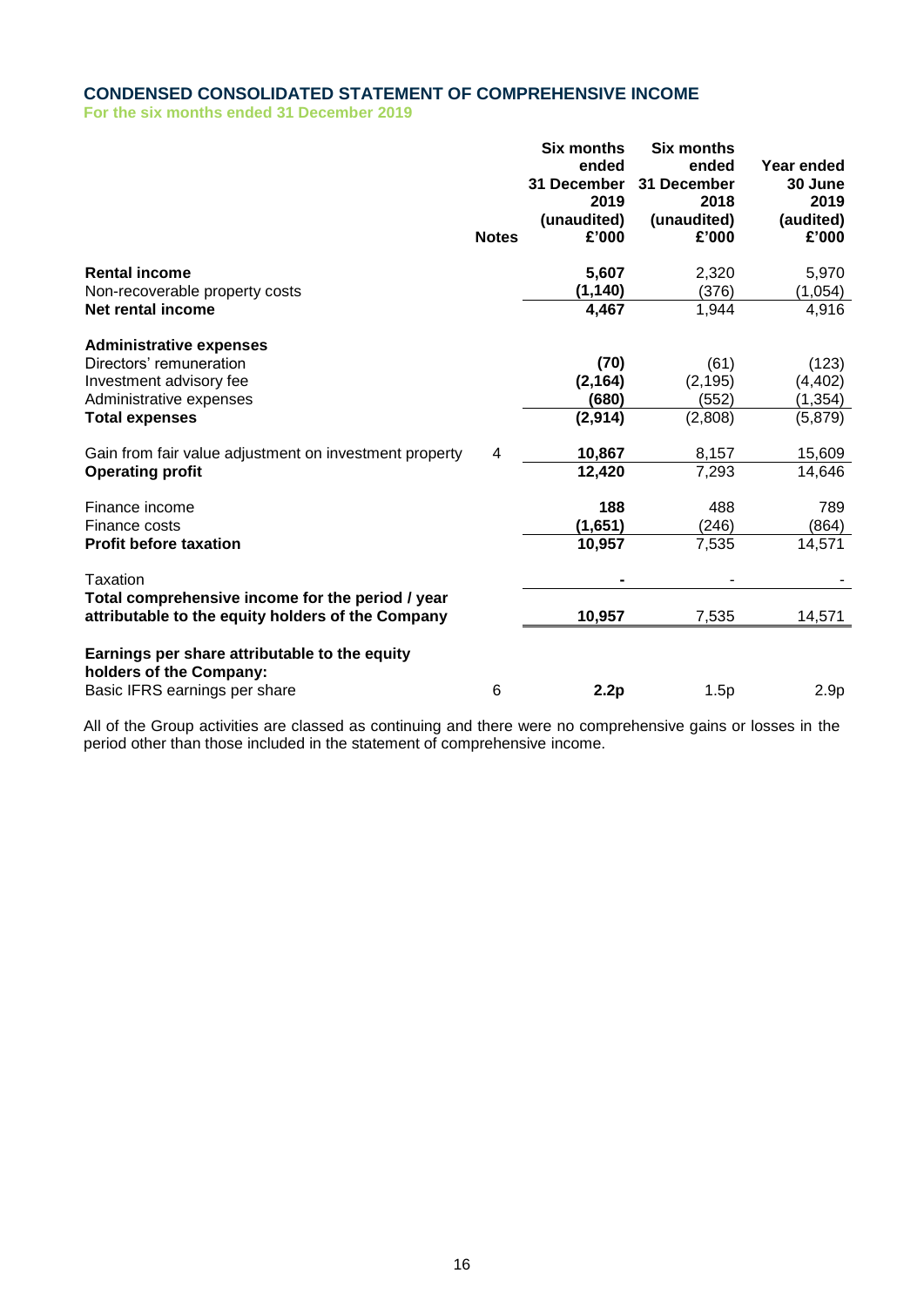## <span id="page-17-0"></span>**CONDENSED CONSOLIDATED STATEMENT OF FINANCIAL POSITION**

**As at 31 December 2019**

|                                                                                      |                | As at 31<br><b>December</b><br>2019<br>(unaudited) | As at<br>31 December<br>2018<br>(unaudited) | As at<br>30 June<br>2019<br>(audited) |
|--------------------------------------------------------------------------------------|----------------|----------------------------------------------------|---------------------------------------------|---------------------------------------|
|                                                                                      | <b>Notes</b>   | £'000                                              | £'000                                       | £'000                                 |
| <b>ASSETS</b>                                                                        |                |                                                    |                                             |                                       |
| <b>Non-current assets</b>                                                            |                |                                                    |                                             |                                       |
| Investment property                                                                  | $\overline{4}$ | 519,870<br>519,870                                 | 269,232<br>269,232                          | 362,275<br>362,275                    |
| <b>Current assets</b>                                                                |                |                                                    |                                             |                                       |
| Trade receivables                                                                    |                | 227                                                | 56                                          | 89                                    |
| Other receivables                                                                    |                | 2,718                                              | 5,024                                       | 5,379                                 |
| Cash and cash equivalents                                                            |                | 74,962                                             | 230,295                                     | 229,946                               |
|                                                                                      |                | 77,907                                             | 235,375                                     | 235,414                               |
|                                                                                      |                |                                                    |                                             |                                       |
| <b>Total assets</b>                                                                  |                | 597,777                                            | 504,607                                     | 597,689                               |
| <b>LIABILITIES</b><br><b>Non-current liabilities</b><br>Accruals and deferred income |                | 2,976                                              | 2,475                                       | 2,954                                 |
| Interest bearing loans and borrowings                                                |                | 96,807                                             |                                             | 100,000                               |
|                                                                                      |                | 99,783                                             | 2,475                                       | 102,954                               |
|                                                                                      |                |                                                    |                                             |                                       |
| <b>Current liabilities</b>                                                           |                |                                                    |                                             |                                       |
| Trade and other payables                                                             |                | 27,570                                             | 24,937                                      | 20,410                                |
|                                                                                      |                | 27,570                                             | 24,937                                      | 20,410                                |
| <b>Total liabilities</b>                                                             |                | 127,353                                            | 27,412                                      | 123,364                               |
|                                                                                      |                |                                                    |                                             |                                       |
| <b>Net assets</b>                                                                    |                | 470,424                                            | 477,195                                     | 474,325                               |
| <b>EQUITY</b>                                                                        |                |                                                    |                                             |                                       |
| Called up share capital                                                              | 5              | 4,953                                              | 4,953                                       | 4,953                                 |
| Share premium account                                                                |                | 245,005                                            | 245,005                                     | 245,005                               |
| Capital reduction reserve                                                            |                | 191,701                                            | 216,465                                     | 206,559                               |
| Retained earnings                                                                    |                | 28,765                                             | 10,772                                      | 17,808                                |
| Total equity attributable to the equity holders<br>of the Company                    |                | 470,424                                            | 477,195                                     | 474,325                               |
| IFRS net asset value per share                                                       | 7              | 95.0p                                              | 96.3p                                       | 95.8p                                 |

As at 31 December 2019, there was no difference between IFRS NAV per share and the EPRA NAV per share.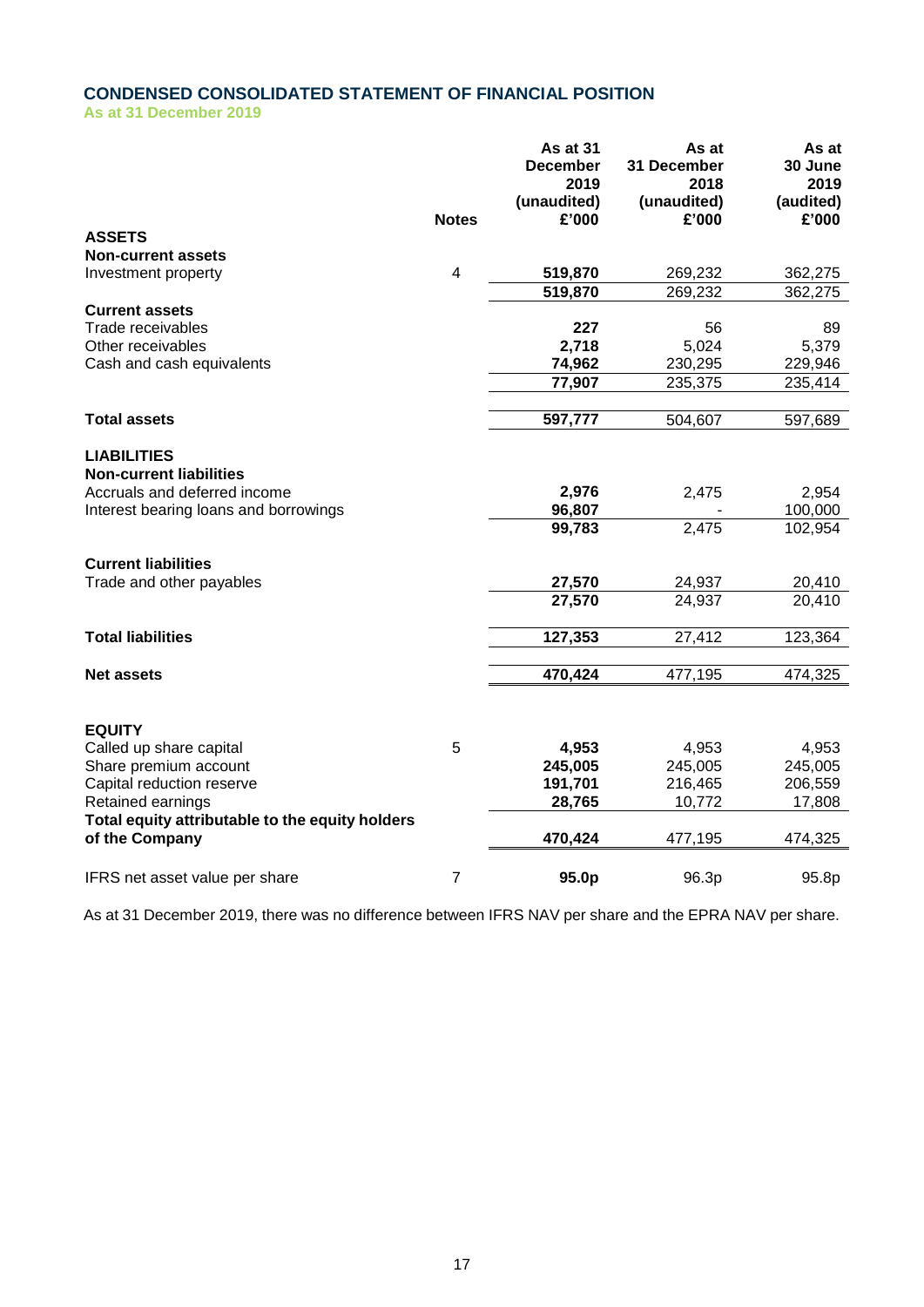## <span id="page-18-0"></span>**CONDENSED CONSOLIDATED STATEMENT OF CHANGES IN EQUITY For the six months ended 31 December 2019**

|                                    | <b>Share</b><br>capital<br>£'000 | <b>Share</b><br>premium<br>account<br>£'000 | Capital<br>reduction<br>reserve<br>£'000 | <b>Retained</b><br>earnings<br>£'000 | Total<br>equity<br>£'000 |
|------------------------------------|----------------------------------|---------------------------------------------|------------------------------------------|--------------------------------------|--------------------------|
| At 1 July 2018                     | 4,943                            | 244,025                                     | 233,800                                  | 3,237                                | 486,005                  |
| Share capital issued in the period | 10                               | 961                                         |                                          |                                      | 971                      |
| Share capital issue costs paid     |                                  | 19                                          |                                          |                                      | 19                       |
| Dividend paid                      |                                  |                                             | (17, 335)                                |                                      | (17, 335)                |
| Profit for the period              |                                  |                                             |                                          | 7,535                                | 7,535                    |
| At 31 December 2018                | 4,953                            | 245,005                                     | 216,465                                  | 10,772                               | 477,195                  |
|                                    |                                  |                                             |                                          |                                      |                          |
| Dividend paid                      |                                  |                                             | (9,906)                                  |                                      | (9,906)                  |
| Profit for the period              |                                  |                                             |                                          | 7,036                                | 7,036                    |
| At 30 June 2019                    | 4,953                            | 245,005                                     | 206,559                                  | 17,808                               | 474,325                  |
|                                    |                                  |                                             |                                          |                                      |                          |
| Dividend paid                      |                                  |                                             | (14, 858)                                |                                      | (14,858)                 |
| Profit for the period              |                                  |                                             |                                          | 10,957                               | 10,957                   |
| At 31 December 2019                | 4,953                            | 245,005                                     | 191,701                                  | 28,765                               | 470,424                  |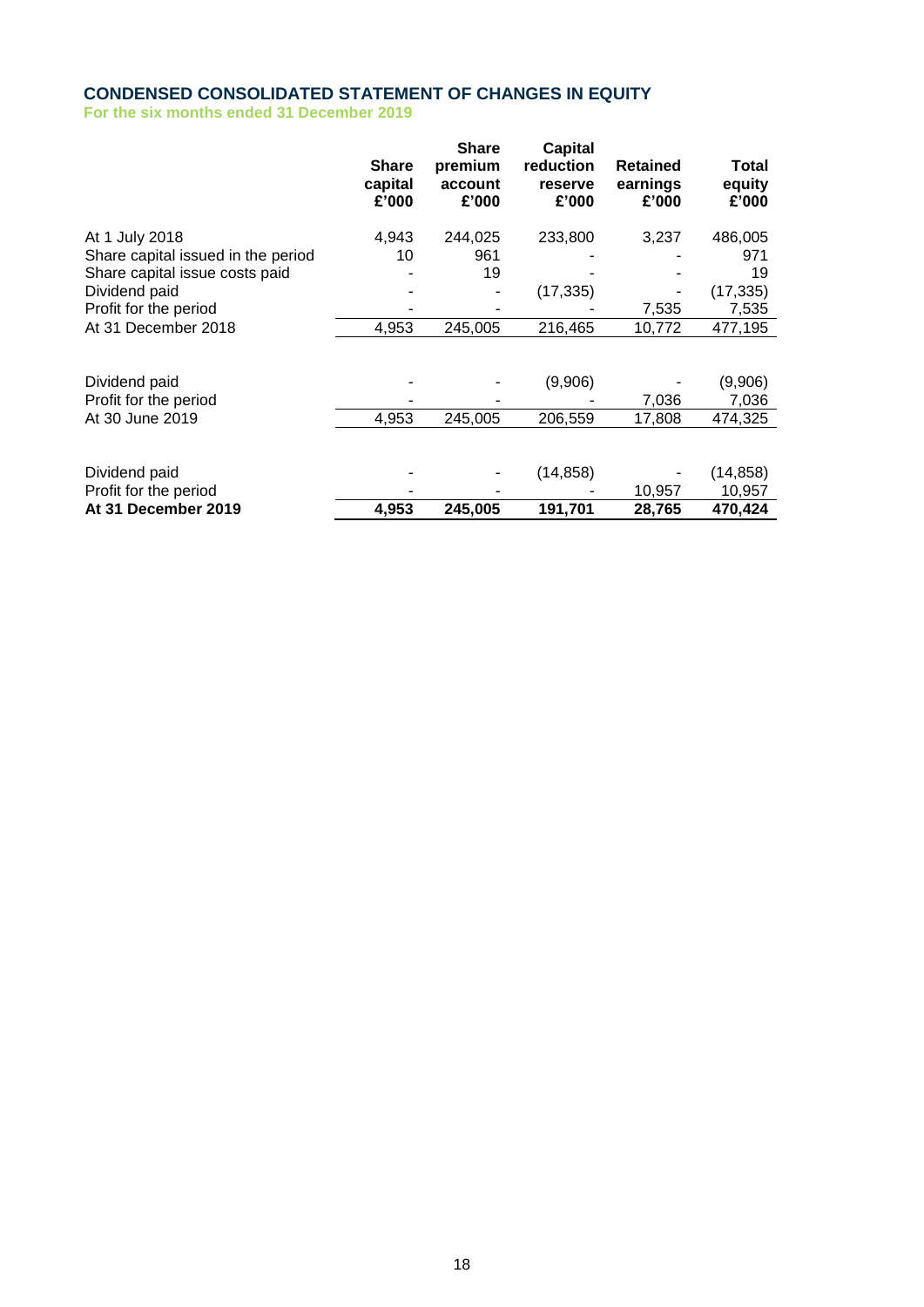## <span id="page-19-0"></span>**CONDENSED CONSOLIDATED STATEMENT OF CASH FLOWS**

**For the six months ended 31 December 2019**

|                                                             | <b>Notes</b> | <b>Six months</b><br>ended<br>31 December<br>2019<br>(unaudited)<br>£'000 | <b>Six months</b><br>ended<br>31 December<br>2018<br>(unaudited)<br>£'000 | Year<br>ended<br>30 June<br>2019<br>(audited)<br>£'000 |
|-------------------------------------------------------------|--------------|---------------------------------------------------------------------------|---------------------------------------------------------------------------|--------------------------------------------------------|
| Cash flows from operating activities                        |              |                                                                           |                                                                           |                                                        |
| Profit before tax                                           |              | 10,957                                                                    | 7,535                                                                     | 14,571                                                 |
| Finance income                                              |              | (188)                                                                     | (488)                                                                     | (789)                                                  |
| Finance costs                                               |              | 1,651                                                                     | 246                                                                       | 864                                                    |
| Fair value adjustment on investment property                | 4            | (10, 867)                                                                 | (8, 157)                                                                  | (15,609)                                               |
| Cash generated from / (used in) operations                  |              | 1,553                                                                     | (864)                                                                     | (963)                                                  |
| Increase in trade and other receivables                     |              | (1,730)                                                                   | (1, 367)                                                                  | (1,684)                                                |
| (Decrease) / Increase in trade and other payables           |              | (3,634)                                                                   | 1,218                                                                     | 3,026                                                  |
| Net cash (used in) / generated from operating<br>activities |              | (3,811)                                                                   | (1,013)                                                                   | 379                                                    |
| Cash flows from investing activities                        |              |                                                                           |                                                                           |                                                        |
| Acquisition of subsidiaries                                 | 4            | (8, 170)                                                                  | (21,980)                                                                  | (34,665)                                               |
| Purchase of investment property                             |              | (126, 328)                                                                | (103, 173)                                                                | (181, 627)                                             |
| Finance income                                              |              | 221                                                                       | 507                                                                       | 823                                                    |
| Net cash used in investing activities                       |              | (134, 277)                                                                | (124, 646)                                                                | (215, 469)                                             |
| <b>Cash flows from financing activities</b>                 |              |                                                                           |                                                                           |                                                        |
| Bank and other loans                                        |              |                                                                           |                                                                           | 100,000                                                |
| Finance costs                                               |              | (2,038)                                                                   | (1,864)                                                                   | (2, 877)                                               |
| Issue of shares                                             |              |                                                                           | 971                                                                       | 971                                                    |
| Cost of share issue                                         |              |                                                                           | (157)                                                                     | (156)                                                  |
| Dividends paid                                              |              | (14, 858)                                                                 | (17, 335)                                                                 | (27, 241)                                              |
| Net cash (used in) / generated from financing<br>activities |              | (16, 896)                                                                 | (18, 385)                                                                 | 70,697                                                 |
| Net decrease in cash and cash equivalents                   |              | (154, 984)                                                                | (144, 044)                                                                | (144, 393)                                             |
| Cash and cash equivalents at beginning of period            |              | 229,946                                                                   | 374,339                                                                   | 374,339                                                |
| Cash and cash equivalents at end of period                  |              | 74,962                                                                    | 230,295                                                                   | 229,946                                                |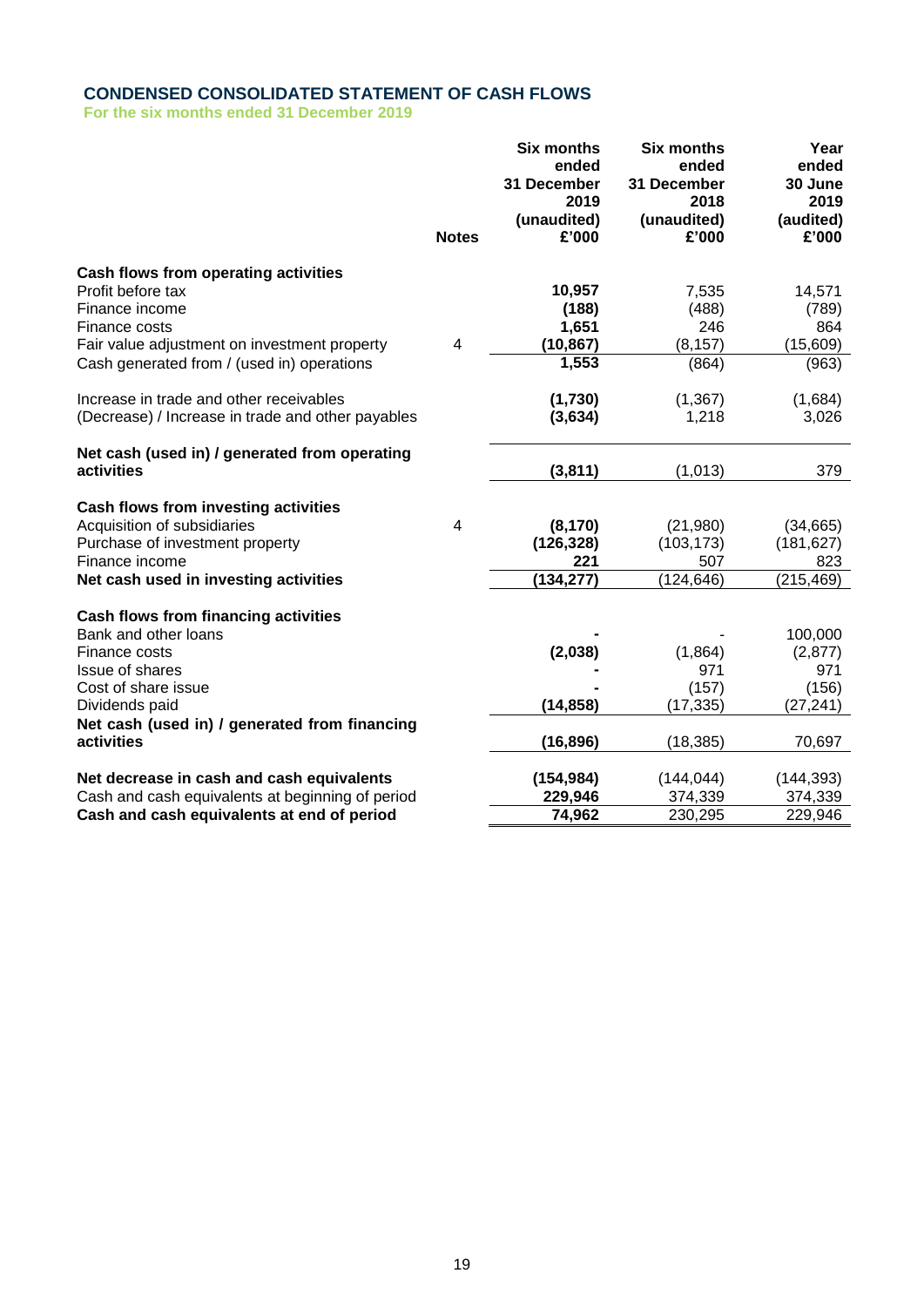### <span id="page-20-0"></span>1. **General Information**

The PRS REIT plc (the "Company") is a public limited company incorporated on 24 February 2017 in England and having its registered office at Floor 3, 1 St. Ann Street, Manchester, M2 7LR with company number 10638461.

The Company is quoted on the Specialist Fund Segment of the Main Market of the London Stock Exchange.

This interim condensed consolidated financial information was approved and authorised for issue by the Board of Directors on 30 March 2020.

### 2. **Basis of Preparation and changes to the Group's accounting policies**

### *Basis of preparation*

The interim condensed consolidated financial statements for the six months ended 31 December 2019 have been prepared in accordance with IAS 34 Interim Financial Reporting as adopted by the EU.

The interim condensed consolidated financial statements do not include all the information and disclosures required in the annual financial statements, and should be read in conjunction with the Group's annual consolidated financial statements as at 30 June 2019 which have been prepared in accordance with International Financial Reporting Standards ("IFRS") as adopted by the EU. The Group's annual consolidated financial statements are available on the Company's' website, [www.theprsreit.com.](http://www.theprsreit.com/)

### *Adoption of new and revised standards*

The accounting policies adopted in the preparation of the interim condensed consolidated financial statements are consistent with those followed in the preparation of the Group's annual consolidated financial statements for the year ended 30 June 2019, except for the adoption of new standards effective as of 1 July 2019. A number of new standards and amendments to standards and interpretations have been issued but are not yet effective for the current accounting period. None of these are expected to have a material impact on the consolidated financial statements of the Group. The Group has not early adopted any other standard, interpretation or amendment that has been issued but is not yet effective.

### **IFRS 16 Leases**

IFRS 16 supersedes IAS 17 *Leases*. The new standard results in almost all leases held as lessee being recognised on the balance sheet, as the distinction between operating and finance leases is removed. IFRS 16 applies to leases previously classified as operating leases where the Group is lessee. IFRS 16 has not impacted operating leases held by the Group where the Group is lessor, therefore the standard does not have a material impact on the Group. The accounting for lessors has not significantly changed.

The Group adopted IFRS 16 using the modified retrospective method of adoption with the date of initial application of 1 July 2019. Under this method, the standard is applied retrospectively with the cumulative effect of initially applying the standard recognised at the date of initial application.

The Group has entered into ground leases on some of its sites. The impact of IFRS 16 is a £1 million increase in investment property and a corresponding increase in liabilities of £1 million.

The adoption of IFRS 16 has an immaterial impact on net assets and underlying profit before tax. Therefore, the adoption of IFRS 16 will have an immaterial impact on alternative performance measures.

### *Summary of new accounting policies*

Set out below are the new accounting policies of the Group upon adoption of IFRS 16, which have been applied from the date of initial application, 1 July 2019:

### *Right-of-use ("ROU") assets*

The Group recognises ROU assets at the commencement date of the lease. ROU assets are measured at fair value. The cost of ROU assets includes the amount of lease liabilities recognised, initial direct costs incurred, and lease payments made at or before the commencement date less any lease incentives received.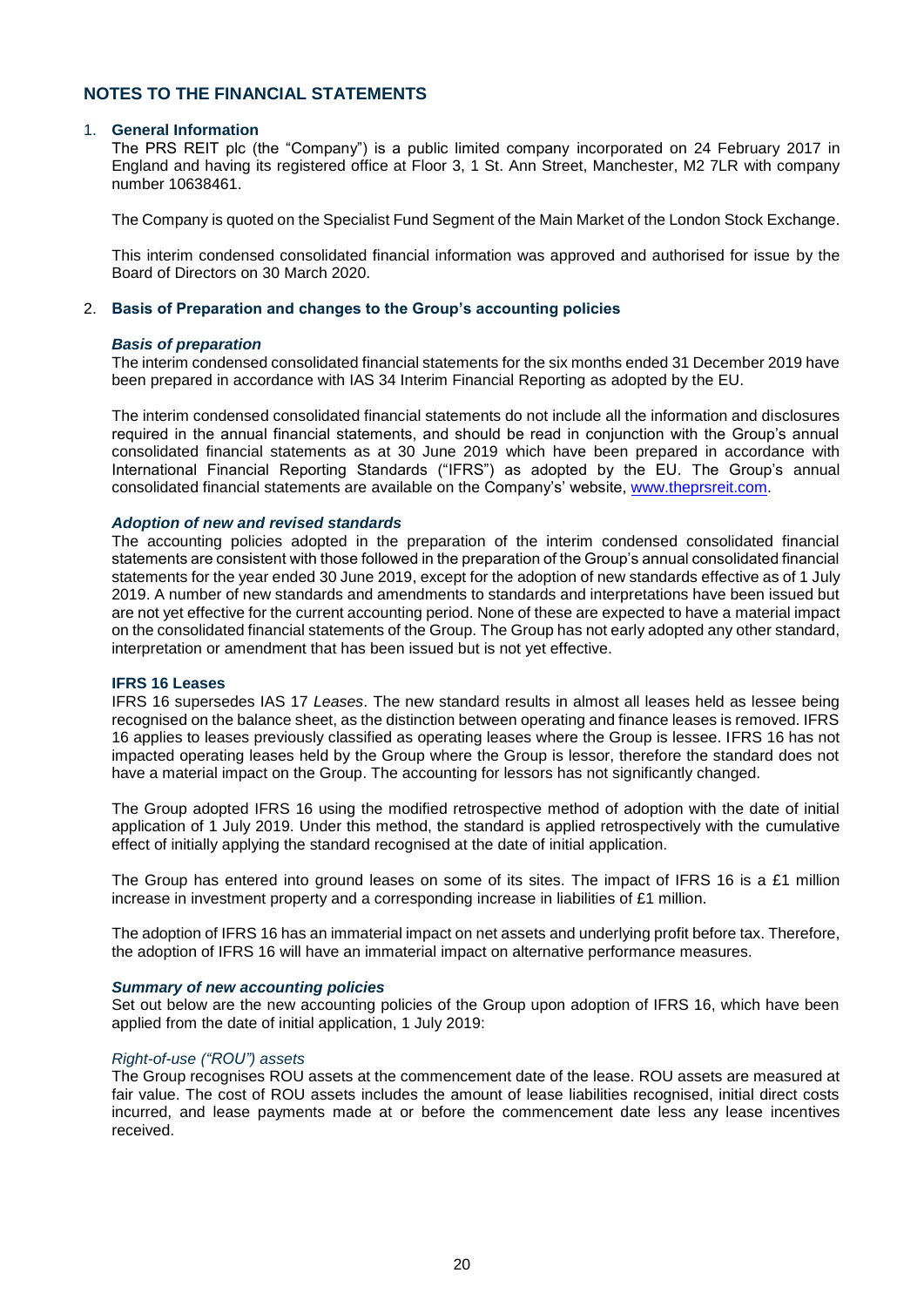#### *Lease liabilities*

At the commencement date of the lease, the Group recognises lease liabilities measured at the present value of lease payments to be made over the lease term. The lease payments include fixed payments less any lease incentives receivable and variable lease payments that depend on an index or a rate. The variable lease payments that do not depend on an index or a rate are recognised as expense in the period on which the event or condition that triggers the payment occurs. In calculating the present value of lease payments, the Group uses the incremental borrowing rate at the lease commencement date if the interest rate implicit in the lease is not readily determinable. After the commencement date, the amount of lease liabilities is increased to reflect the accretion of interest and reduced for the lease payments made. In addition, the carrying amount of lease liabilities is remeasured if there is a modification, a change in the lease term, or a change in the in-substance fixed lease payments.

### **Critical judgements in applying the Group's accounting policies**

In the process of applying the Group's accounting policies, the Directors have made the following judgements which have the most significant effect on the amounts recognised in the consolidated financial statements.

#### *Acquisition of subsidiaries – as a group of assets and liabilities*

During the period, the Group acquired a further five property owning special purpose vehicles. The Directors considered whether these acquisitions met the definition of the acquisition of a business or the acquisition of a group of assets and liabilities. It was concluded that the acquisitions did not meet the criteria for the acquisition of a business, as outlined in IFRS 3, because they did not have an integrated set of activities and assets that were capable of being conducted and managed for the purpose of providing a return in the form of dividends, lower costs or other economic benefits directly to investors. Furthermore, a business consists of inputs and process applied to those inputs that have the ability to create outputs. All assets acquired and liabilities assumed in acquisition of a group of assets and liabilities are measured at acquisition date fair value. The Directors have reviewed the fair value of the assets and liabilities as at the date of the acquisitions which were as follows:

|                                 | Sigma PRS<br><b>Investments</b><br>(Houghton<br>Regis II)<br>Limited<br>£'000 | Sigma PRS<br><b>Investments</b><br>(Houghton<br><b>Regis</b><br>Parcel 8A II)<br>Limited<br>£'000 | Sigma PRS<br><b>Investments</b><br>(Houghton<br><b>Regis</b><br>Limited<br>£'000 | Sigma PRS<br><b>Investments</b><br>Parcel 8 II) (Brackenhoe) (Owens Farm<br>Limited<br>£'000 | Sigma PRS<br><b>Investments</b><br>II) Limited<br>£'000 |
|---------------------------------|-------------------------------------------------------------------------------|---------------------------------------------------------------------------------------------------|----------------------------------------------------------------------------------|----------------------------------------------------------------------------------------------|---------------------------------------------------------|
| Investment properties acquired  | 5,360                                                                         | 4.954                                                                                             | 1,405                                                                            | 2,757                                                                                        | 8,170                                                   |
| Other receivables               |                                                                               |                                                                                                   |                                                                                  |                                                                                              |                                                         |
| Other payables                  |                                                                               |                                                                                                   |                                                                                  |                                                                                              |                                                         |
| <b>Total consideration paid</b> | 5,360                                                                         | 4,954                                                                                             | 1,405                                                                            | 2,757                                                                                        | 8,170                                                   |

Sigma PRS Investments (Owens Farm II) Limited was acquired from Sigma in December 2019 as a stabilised asset meeting with the PRS REIT's investments objectives, satisfying both return and occupancy hurdles. The acquisition is therefore shown separately within the Condensed Consolidated Statement of Cash Flows as an Acquisition of subsidiary.

- Investment property is measured at fair value as at the date of the acquisition of the subsidiary by an independent valuation expert.
- Other receivables are taken as being the value recorded in the accounts of the Company acquired, being the best estimate of the amounts actually recoverable.
- Other payable balances are measured at the amounts actually payable.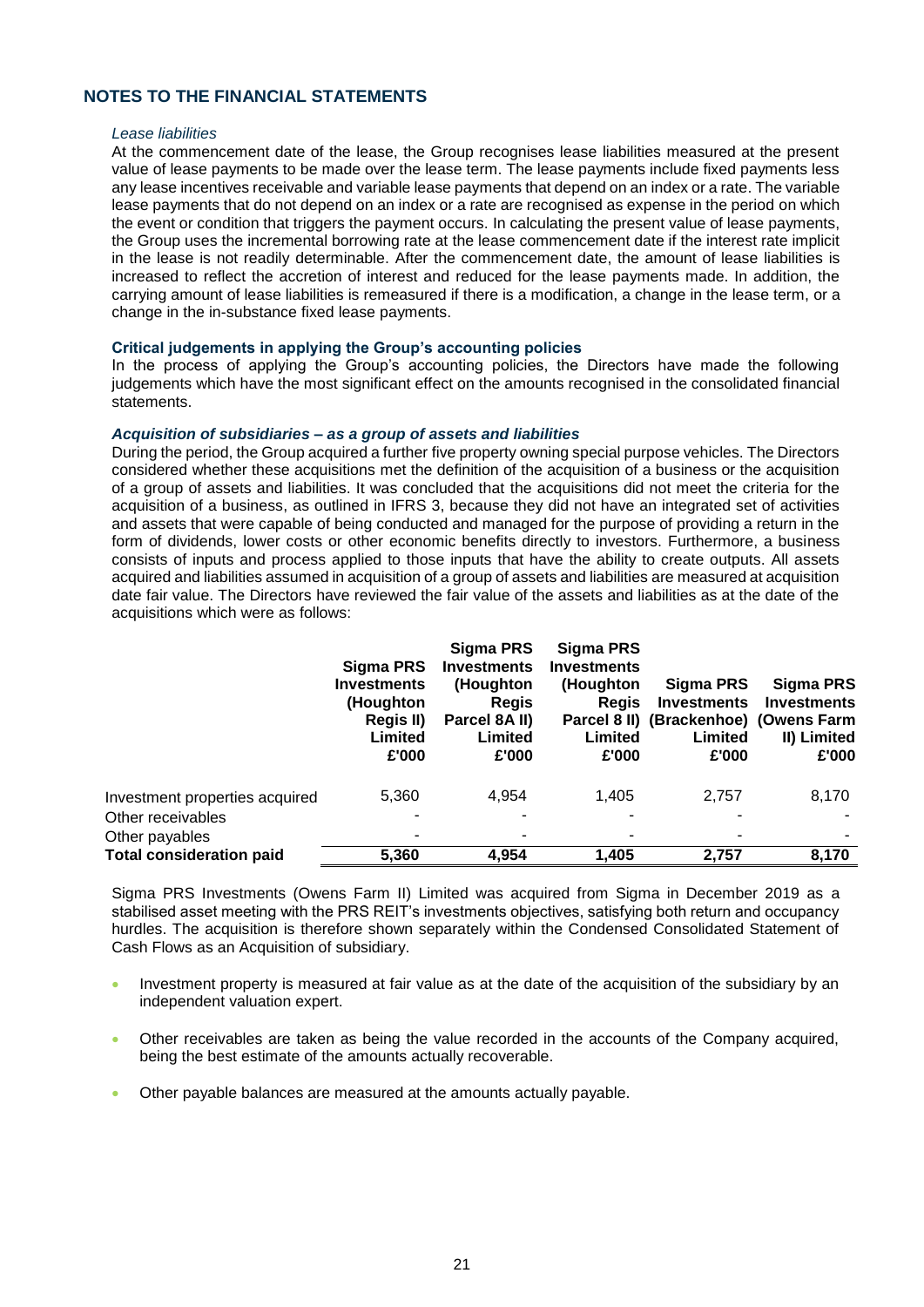### 3. **Going concern**

The interim condensed consolidated financial statements have been prepared on a going concern basis. The Group's cash balances at 31 December 2019 were £75 million of which £43 million was readily available. The Group had debt borrowing as at 31 December 2019, of £100 million, and has secured further facilities of £300 million. Capital commitments outstanding as at 31 December 2019 were £189 million. Due to the coronavirus crisis, construction has temporarily halted on all of our sites. We will work closely with our delivery partners in the efficient deployment of capital and resources when construction recommences. The Group's ERV as at 31 December 2019, was £14.9 million from 1,617 homes and has increased to £17.9 million from 1,947 homes as at 27 March 2020. This has increased the Company's recurring income and at this level is more than sufficient to cover monthly cash costs. However, we will keep this under review over the next few months in light of the coronavirus crisis and the potential impact on our customers.

Therefore, the Directors believe the Group is well placed to manage its business risks successfully. After making enquiries, the Directors have a reasonable expectation that the Group will have adequate resources to continue in operational existence for the foreseeable future and for a period of at least 12 months from the date of the approval of the Group's interim condensed consolidated financial statements for the six months ended 31 December 2019. The Board is therefore of the opinion that the going concern basis adopted in the preparation of the interim condensed consolidated financial statements for the six months ended 31 December 2019 is appropriate.

## <span id="page-22-0"></span>4. **Investment property**

In accordance with International Accounting Standard, IAS 40 Investment Property, investment property has been independently valued at fair value by Savills (UK) Limited, an accredited external valuer with a recognised relevant professional qualification and with recent experience in the locations and categories of the investment properties being valued. The valuation basis conforms to International Valuation Standards and is based on market evidence of investment yields, expected gross to net income rates and actual and expected rental values.

The valuations are the ultimate responsibility of the Directors. Accordingly, the critical assumption used in establishing the independent valuations are reviewed by the Board.

|                                                    | <b>Completed</b> | Assets under |         |
|----------------------------------------------------|------------------|--------------|---------|
|                                                    | assets           | construction | Total   |
|                                                    | £'000            | £'000        | £'000   |
| As at 1 July 2018                                  | 43,635           | 77,474       | 121,109 |
| Properties acquired on acquisition of subsidiaries | 21,980           | 11,787       | 33,767  |
| Property additions - subsequent expenditure        |                  | 106,199      | 106,199 |
| Change in fair value                               | 1,534            | 6,623        | 8,157   |
| Transfers to completed assets                      | 35,657           | (35, 657)    |         |
| As at 31 December 2018                             | 102,806          | 166,426      | 269,232 |
| Properties acquired on acquisition of subsidiaries | 12,685           |              | 12,685  |
| Property additions - subsequent expenditure        |                  | 72,906       | 72,906  |
| Change in fair value                               | 71               | 7,381        | 7,452   |
| Transfers to completed assets                      | 37,363           | (37, 363)    |         |
| As at 30 June 2019                                 | 152,925          | 209,350      | 362,275 |
| Properties acquired on acquisition of subsidiaries | 8,170            | 14,476       | 22,646  |
| Property additions - subsequent expenditure        | 9                | 123,073      | 123,082 |
| Right-of-use assets on transition                  | 1,000            |              | 1,000   |
| Change in fair value                               | 1,373            | 9,494        | 10,867  |
| Transfers to completed assets                      | 48,765           | (48,765)     |         |
| As at 31 December 2019                             | 212,242          | 307,628      | 519,870 |

The historic cost of completed assets and assets under construction as at 31 December 2019 was £486.9 million (30 June 2019: £341.2 million).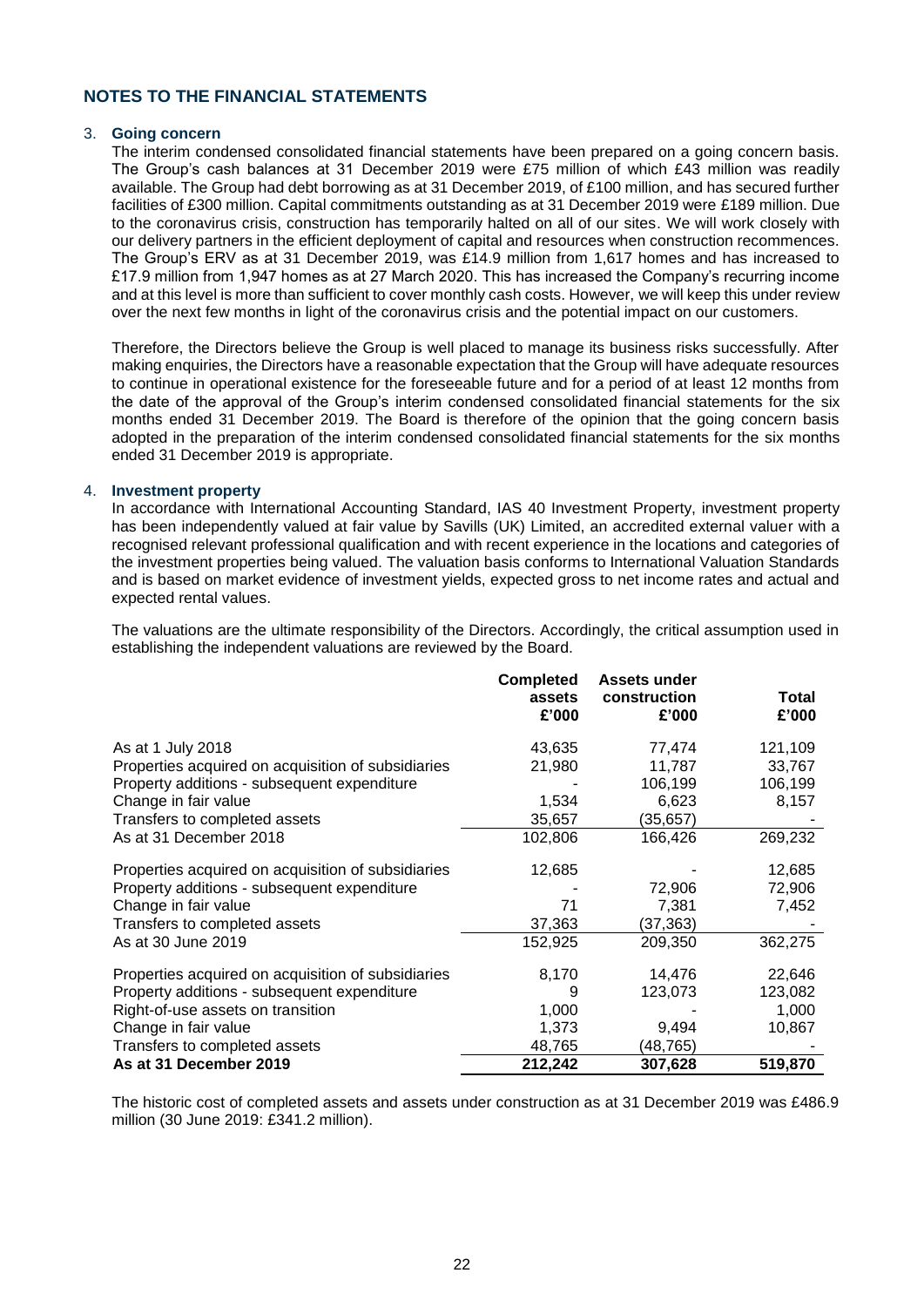#### *Fair values*

IFRS 13 sets out a three-tier hierarchy for financial assets and liabilities valued at fair value. These are as follows:

- Level 1 quoted prices (unadjusted) in active markets for identical assets and liabilities;
- Level 2 inputs other than quoted prices included in Level 1 that are observable for the asset or liability, either directly or indirectly; and
- Level 3 unobservable inputs for the asset or liability.

Investment property falls within Level 3. The investment valuations provided by the external valuation expert are based on RICS Professional Valuation Standards, but include a number of unobservable inputs and other valuation assumptions. The significant unobservable inputs and the range of values used are:

#### Completed assets:

| Type                    | Range           |  |
|-------------------------|-----------------|--|
| Investment yield (net)  | 4.15% - 4.85%   |  |
| Gross to net assumption | 22.50% - 25.00% |  |

## <span id="page-23-1"></span>5. **Share capital**

|                                                                                                                                  | <b>No. of Shares</b>                  | <b>Share Capital</b><br>£'000 |  |
|----------------------------------------------------------------------------------------------------------------------------------|---------------------------------------|-------------------------------|--|
| Balance as at 31 December 2017                                                                                                   | 250,000,000                           | 2,500                         |  |
| Shares issued in relation to management contract<br>Shares issued in relation to Placing Programme<br>Balance as at 30 June 2018 | 445,578<br>243.902.440<br>494,348,018 | 2,439<br>4,943                |  |
| Shares issued in relation to management contract<br>Balance as at 31 December 2018                                               | 929,276<br>495,277,294                | 10<br>4,953                   |  |
| Balance as at 30 June 2019                                                                                                       | 495,277,294                           | 4,953                         |  |
| Balance as at 31 December 2019                                                                                                   | 495,277,294                           | 4,953                         |  |

#### <span id="page-23-0"></span>6. **IFRS Earnings per share**

Earnings per share ("EPS") amounts are calculated by dividing profit for the period attributable to ordinary equity holders of the Company by the weighted average number of ordinary shares in issue during the period. As there are no dilutive instruments, only basic earnings per share is quoted below.

The calculation of basic earnings per share is based on the following:

|                                       | Net profit<br>to ordinary<br>shareholders<br>£'000 | Weighted<br>attributable average number<br>of Ordinary<br><b>Shares</b><br><b>Number</b> | <b>Earnings per</b><br>share<br><b>Pence</b> |
|---------------------------------------|----------------------------------------------------|------------------------------------------------------------------------------------------|----------------------------------------------|
| For the period ended 31 December 2019 | 10.957                                             | 495,277,294                                                                              | 2.21                                         |
| For the year ended 30 June 2019       | 14.571                                             | 495,180,547                                                                              | 2.90                                         |
| For the period ended 31 December 2018 | 7,535                                              | 495,085,378                                                                              | 1.52                                         |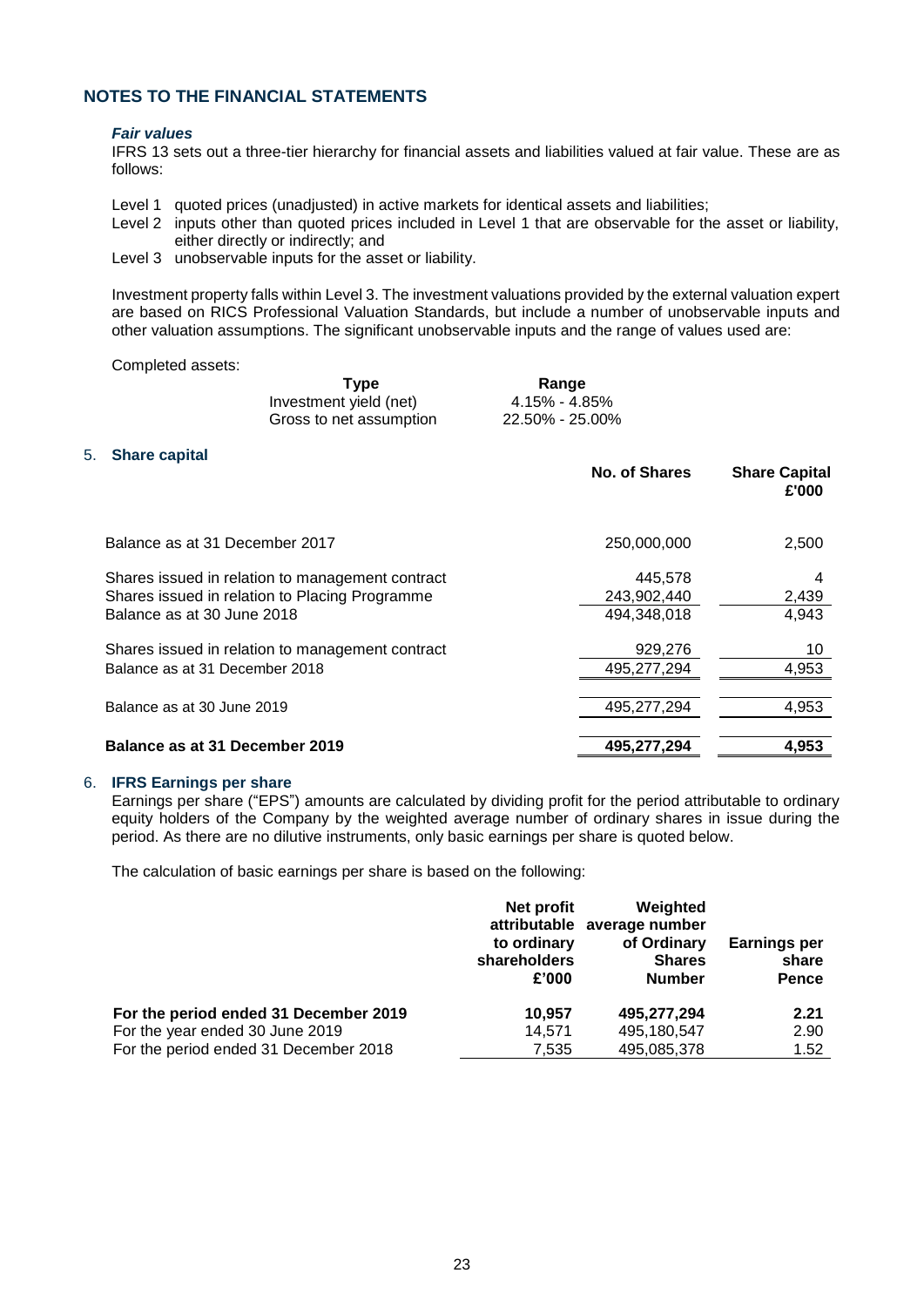### <span id="page-24-0"></span>7. **IFRS Net Asset Value per share**

Basic Net Asset Value ("NAV") per share is calculated by dividing net assets in the condensed consolidated statement of financial position attributable to ordinary equity holders of the parent by the number of ordinary shares outstanding at the end of the period. As there are no dilutive instruments, only basic NAV per share is quoted below.

Net asset values have been calculated as follows:

|                                           | As at<br>31 December<br>2019 | As at<br>31 December<br>2018 | As at<br>30 June<br>2019 |
|-------------------------------------------|------------------------------|------------------------------|--------------------------|
| Net assets at end of period $(E'000)$     | 470.424                      | 477.195                      | 474.325                  |
| Shares in issue at end of period (number) | 495,277,294                  | 495.277.294                  | 495,277,294              |
| Basic IFRS NAV per share (pence)          | 95.0                         | 96.3                         | 95.8                     |

The NAV per share calculated on an EPRA basis is the same as the Basic IFRS NAV per share.

## 8. **Capital commitments**

The Group has entered into contracts with unrelated parties for the construction of residential housing with a total value of £478.0 million (30 June 2019: £525.8 million). As at 31 December 2019, £189.0 million (30 June 2019: £260.2 million) of such commitments remained outstanding.

## 9. **Transactions with Investment Adviser**

On 31 March 2017, Sigma PRS Management Ltd ("Sigma PRS") was appointed as the Investment Adviser ("IA") of the Company.

For the period from 1 July 2019 to 31 December 2019, fees of £2.2 million (1 July 2018 to 31 December 2018: £2.2 million) were incurred and payable to Sigma PRS in respect of investment advisory services. At 31 December 2019, £0.4 million remained unpaid (30 June 2019: £0.4 million).

For the period from 1 July 2019 to 31 December 2019, development fees of £5.3 million (1 July 2018 to 31 December 2018: £4.5 million) were incurred and payable to Sigma PRS. At 31 December 2019, £1.9 million (30 June 2019: £0.7 million) remained unpaid.

During the period from 1 July 2019 to 31 December 2019, Sigma PRS acquired 750,000 shares in the Company, increasing the total shares held by Sigma PRS in the Company to 4,389,852, which represents 0.89% of the issued share capital in the Company. The shares were acquired in the market at an average price of 94.9 pence per share. All the shares acquired to date were in accordance with the Development Management Agreement between the Company and Sigma PRS.

During the period from 1 July 2019 to 31 December 2019, the Company acquired the following subsidiaries from Sigma Capital Group plc, the ultimate holding company of the IA:

| <b>Name of Entity</b>                                       | <b>Consideration</b> |  |
|-------------------------------------------------------------|----------------------|--|
| Sigma PRS Investments (Houghton Regis II) Limited           | £5.36 million        |  |
| Sigma PRS Investments (Houghton Regis Parcel 8 II) Limited  | £1.41 million        |  |
| Sigma PRS Investments (Houghton Regis Parcel 8A II) Limited | £4.95 million        |  |
| Sigma PRS Investments (Brackenhoe) Limited                  | £2.76 million        |  |
| Sigma PRS Investments (Owens Farm) Limited &                | £8.17 million        |  |
| Sigma PRS Investments (Owens Farm II) Limited               |                      |  |